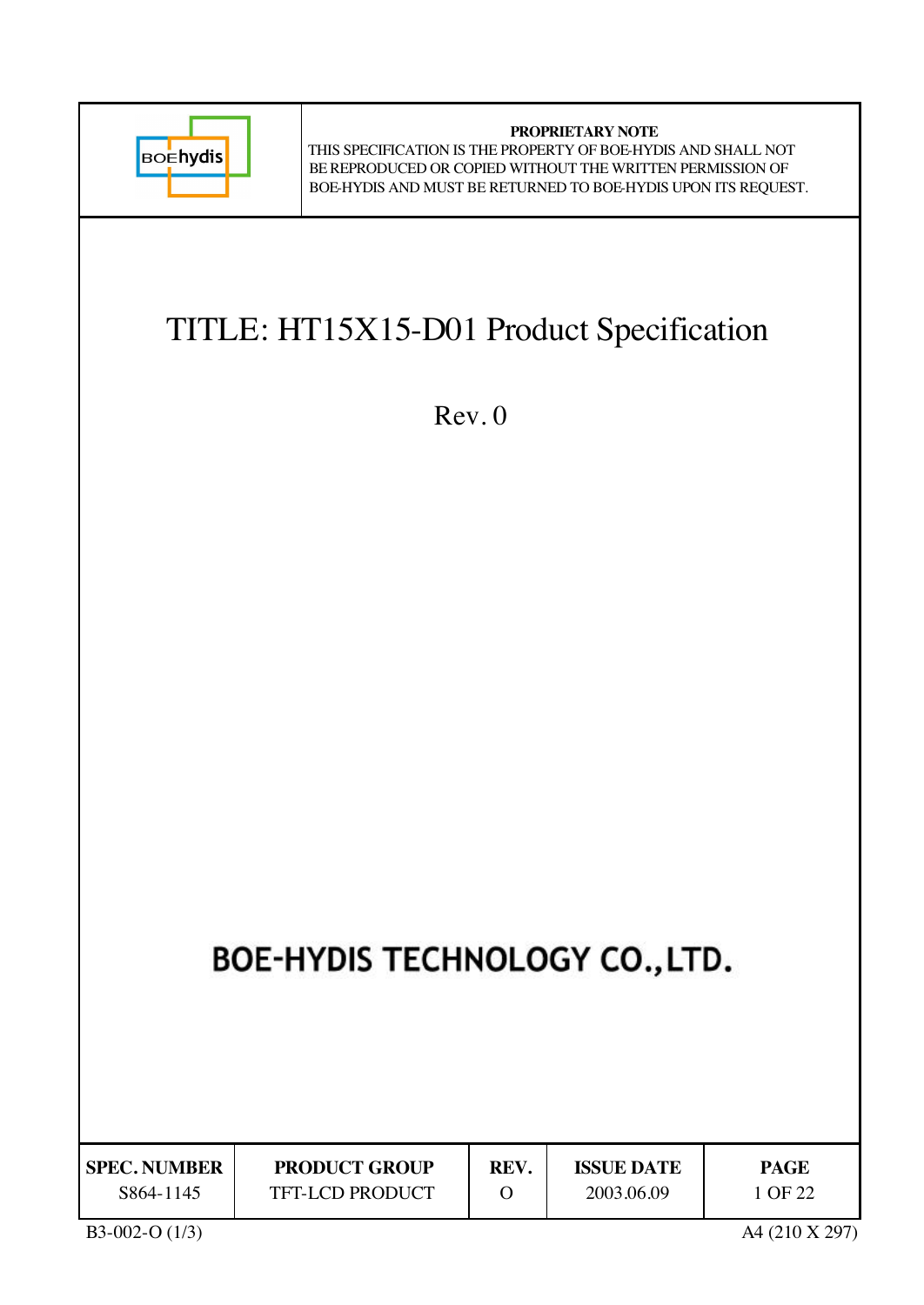|                  | <b>BOEhydis</b>                  |                        | <b>PRODUCT GROUP</b>                                    | REV.        | <b>ISSUE DATE</b>      |
|------------------|----------------------------------|------------------------|---------------------------------------------------------|-------------|------------------------|
|                  |                                  |                        | TFT-LCD PRODUCT                                         | $\mathbf O$ | 2003.06.09             |
|                  |                                  |                        |                                                         |             |                        |
|                  |                                  |                        | <b>REVISION HISTORY</b>                                 |             |                        |
| REV.             | ECN NO.                          |                        | DESCRIPTION OF CHANGES                                  | <b>DATE</b> | PREPARED               |
| $\boldsymbol{0}$ |                                  | <b>Initial Release</b> |                                                         | 03.06.09    | I.H.Park               |
|                  |                                  |                        |                                                         |             |                        |
|                  |                                  |                        |                                                         |             |                        |
|                  |                                  |                        |                                                         |             |                        |
|                  |                                  |                        |                                                         |             |                        |
|                  |                                  |                        |                                                         |             |                        |
|                  |                                  |                        |                                                         |             |                        |
|                  |                                  |                        |                                                         |             |                        |
|                  |                                  |                        |                                                         |             |                        |
|                  |                                  |                        |                                                         |             |                        |
|                  |                                  |                        |                                                         |             |                        |
|                  |                                  |                        |                                                         |             |                        |
|                  |                                  |                        |                                                         |             |                        |
|                  |                                  |                        |                                                         |             |                        |
|                  |                                  |                        |                                                         |             |                        |
|                  |                                  |                        |                                                         |             |                        |
|                  |                                  |                        |                                                         |             |                        |
|                  |                                  |                        |                                                         |             |                        |
|                  |                                  |                        |                                                         |             |                        |
|                  |                                  |                        |                                                         |             |                        |
|                  |                                  |                        |                                                         |             |                        |
|                  |                                  |                        |                                                         |             |                        |
|                  |                                  |                        |                                                         |             |                        |
|                  |                                  |                        |                                                         |             |                        |
|                  |                                  |                        |                                                         |             |                        |
|                  |                                  |                        |                                                         |             |                        |
|                  |                                  |                        |                                                         |             |                        |
|                  | <b>SPEC. NUMBER</b><br>S864-1145 |                        | <b>SPEC. TITLE</b><br>HT15X15-D01 Product Specification |             | <b>PAGE</b><br>2 OF 22 |
|                  | B3-002-O (2/3)                   |                        |                                                         |             | A4 (210 X 297)         |

 $\sim$   $\sim$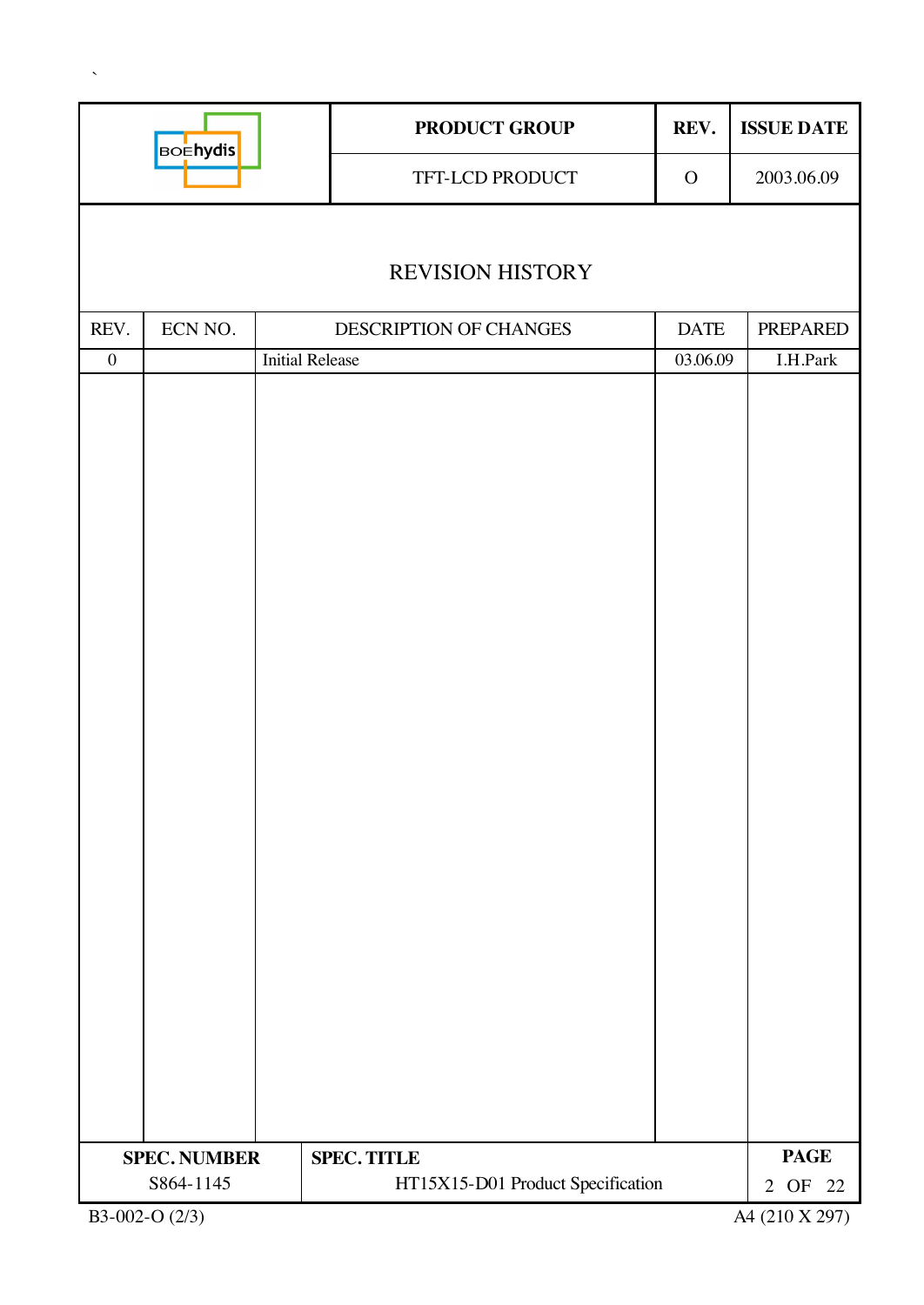|                     |                                                    | <b>PRODUCT GROUP</b>                                  | REV.       | <b>ISSUE DATE</b>    |  |
|---------------------|----------------------------------------------------|-------------------------------------------------------|------------|----------------------|--|
|                     | <b>BOEhydis</b><br>TFT-LCD PRODUCT<br>$\mathbf{O}$ |                                                       | 2003.06.09 |                      |  |
|                     |                                                    | <b>Contents</b>                                       |            |                      |  |
| No.                 |                                                    | Item                                                  |            | Page                 |  |
| 1.0                 | General Description                                |                                                       |            | $\overline{4}$       |  |
| 2.0                 |                                                    | <b>Absolute Maximum Ratings</b>                       |            | 5                    |  |
| 3.0                 | <b>Electrical Specifications</b>                   |                                                       |            | 6                    |  |
| 4.0                 | <b>Optical Specifications</b>                      |                                                       |            | $\overline{7}$       |  |
| 5.0                 | <b>Interface Connection</b>                        |                                                       |            | 9                    |  |
| 6.0                 |                                                    | <b>Signal Timing Specifications</b>                   |            | 11                   |  |
| 7.0                 |                                                    | Signal Timing Waveforms of interface signal (DE mode) |            | 13                   |  |
| 8.0                 |                                                    | Input Signals, Display Colors & Gray Scale of Colors  |            | 14                   |  |
| 9.0                 | Power Sequence                                     |                                                       |            | 15                   |  |
| 10.0                | Mechanical Characteristics                         |                                                       |            |                      |  |
| 11.0                | <b>Reliability Test</b>                            |                                                       |            |                      |  |
| 12.0                | Handling & Cautions                                |                                                       |            |                      |  |
| 13.0                | 19                                                 |                                                       |            |                      |  |
|                     |                                                    |                                                       |            |                      |  |
| <b>SPEC. NUMBER</b> |                                                    | <b>SPEC. TITLE</b>                                    |            | <b>PAGE</b>          |  |
| S864-1145           |                                                    | HT15X15-D01 Product Specification                     |            | <b>OF</b><br>3<br>22 |  |
| B3-002-O (3/3)      |                                                    |                                                       |            | A4 (210 X 297)       |  |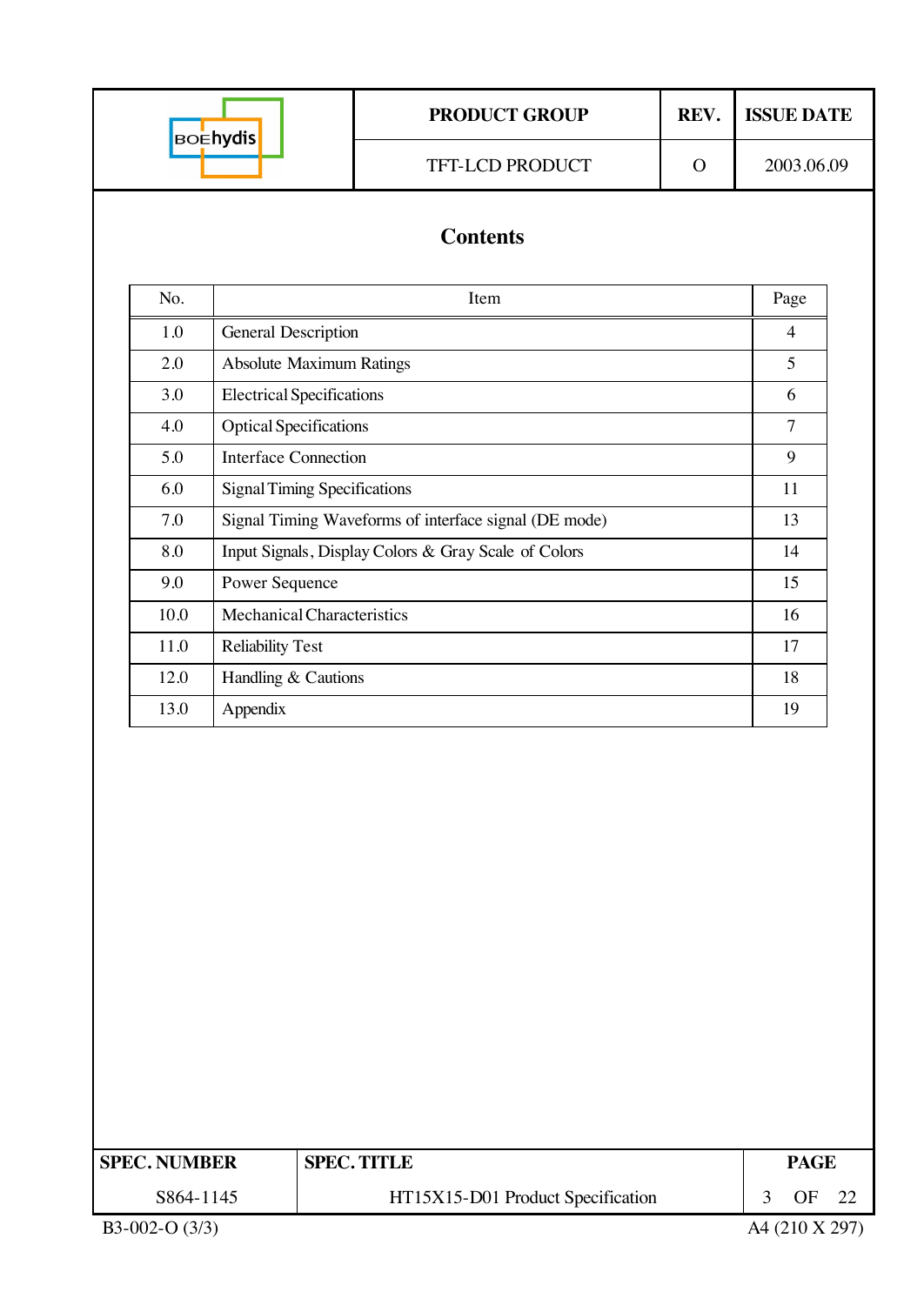| <b>BOENYdis</b>                | <b>PRODUCT GROUP</b>   | REV. | <b>ISSUE DATE</b> |
|--------------------------------|------------------------|------|-------------------|
|                                | <b>TFT-LCD PRODUCT</b> |      | 2003.06.09        |
| <b>1.0 GENERAL DESCRIPTION</b> |                        |      |                   |

### 1.1 Introduction

HT15X15-D01 is a color active matrix TFT LCD module using amorphous silicon TFT's (Thin Film Transistors) as an active switching devices. This module has a 15.0 inch diagonally measured active area with XGA resolutions (1024 horizontal by 768 vertical pixel array). Each pixel is divided into RED, GREEN, BLUE dots which are arranged in vertical stripe and this module can display 16,194,277 colors. The TFT-LCD panel used for this module is a low reflection and higher color type.



- $\bullet$  High-speed response
- 8-bit color depth, Display 16,194,277 colors
- $\bullet$  Incorporated edge type back-light (Four lamps)
- $\bullet$  High luminance and contrast ratio, low reflection and wide viewing angle
- $\bullet$  DE (Data Enable) mode only

#### 1.3 Applications

- LCD TV & AV System
- **Display Terminals & Monitors**

| <b>SPEC. NUMBER</b> | <b>SPEC. TITLE</b>                | PAGE |  |
|---------------------|-----------------------------------|------|--|
| S864-1145           | HT15X15-D01 Product Specification | OF   |  |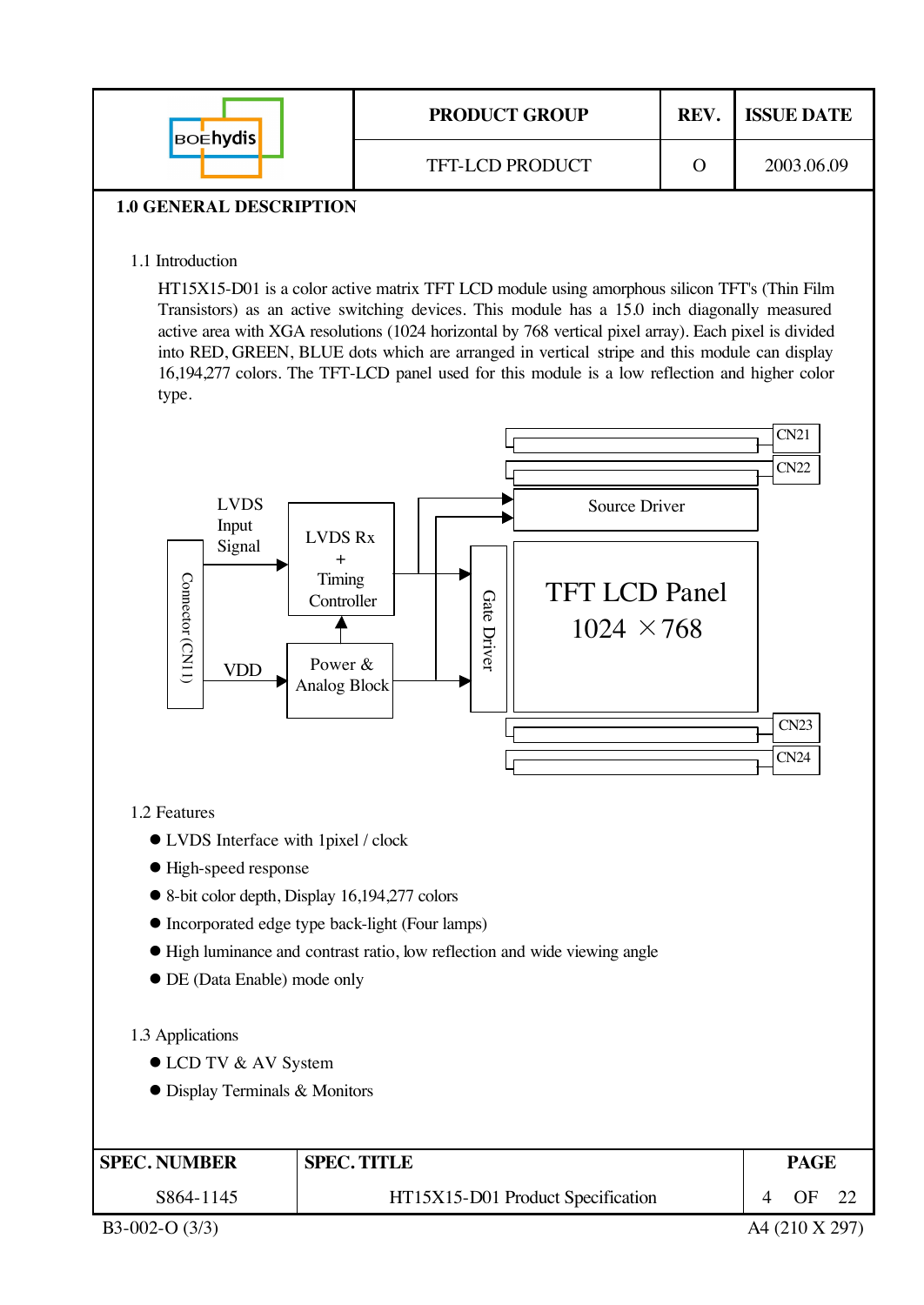| <b>BOENYdis</b> | <b>PRODUCT GROUP</b>   | <b>REV</b> | <b>ISSUE DATE</b> |
|-----------------|------------------------|------------|-------------------|
|                 | <b>TFT-LCD PRODUCT</b> |            | 2003.06.09        |

#### 1.4 General Specifications

| Parameter           | Specification                                  | Unit   | Remarks |
|---------------------|------------------------------------------------|--------|---------|
| Active area         | 304.128 (H) $\times$ 228.096(V)                | mm     |         |
| Number of pixels    | $1024(H) \times 768(V)$                        | pixels |         |
| Pixel pitch         | $0.297(H) \times 0.297(V)$                     | mm     |         |
| Pixel arrangement   | <b>RGB</b> Vertical stripe                     |        |         |
| Display colors      | 16,194,277                                     | colors |         |
| Display mode        | Normally white                                 |        |         |
| Dimensional outline | $331.6(H) \times 254.7(V) \times 12.7(D)$ typ. | mm     |         |
| Weight              | 1,290 max.                                     | gram   |         |
| Back-light          | Top/Bottom edge side 4 CCFL type               |        | Note 1  |
| Surface treatment   | Haze $25$ , Anti-glare & hard-coating $(3H)$   |        |         |

Note: 1. CCFL (Cold Cathode Fluorescent Lamp)

#### **2.0 ABSOLUTE MAXIMUM RATINGS**

The followings are maximum values which, if exceed, may cause faulty operation or damage to the unit.

| Parameter                        | Symbol    | Min          | Max            | Unit | Remarks            |
|----------------------------------|-----------|--------------|----------------|------|--------------------|
| Power Input Voltage              | $V_{DD}$  | $VSS-0.3$    | 4.0            | V    | $Ta = 25^{\circ}C$ |
| Logic Input Voltage              | $V_{IN}$  | $VSS-0.3$    | $V_{DD}$ +0.3  | V    |                    |
| <b>Back-light Lamp Current</b>   | $I_{BL}$  | 3            | $\overline{7}$ | mA   |                    |
| <b>Back-light lamp Frequency</b> | $F_{L}$   | 40           | 80             | KHz  |                    |
| <b>Operating Temperature</b>     | $T_{OP}$  | $\mathbf{0}$ | $+50$          | Ĉ    |                    |
| (Humidity)                       | <b>RH</b> |              | 80             | $\%$ | $≤$ 40 ℃           |
| <b>Storage Temperature</b>       | $T_{ST}$  | $-20$        | $+60$          | Ĉ    |                    |
| (Humidity)                       | <b>RH</b> |              | 90             | $\%$ | $\leq 40$ ℃        |

| S864-1145 | HT15X15-D01 Product Specification |  | $\bigcap$ |
|-----------|-----------------------------------|--|-----------|

 $[VSS = GND = 0V]$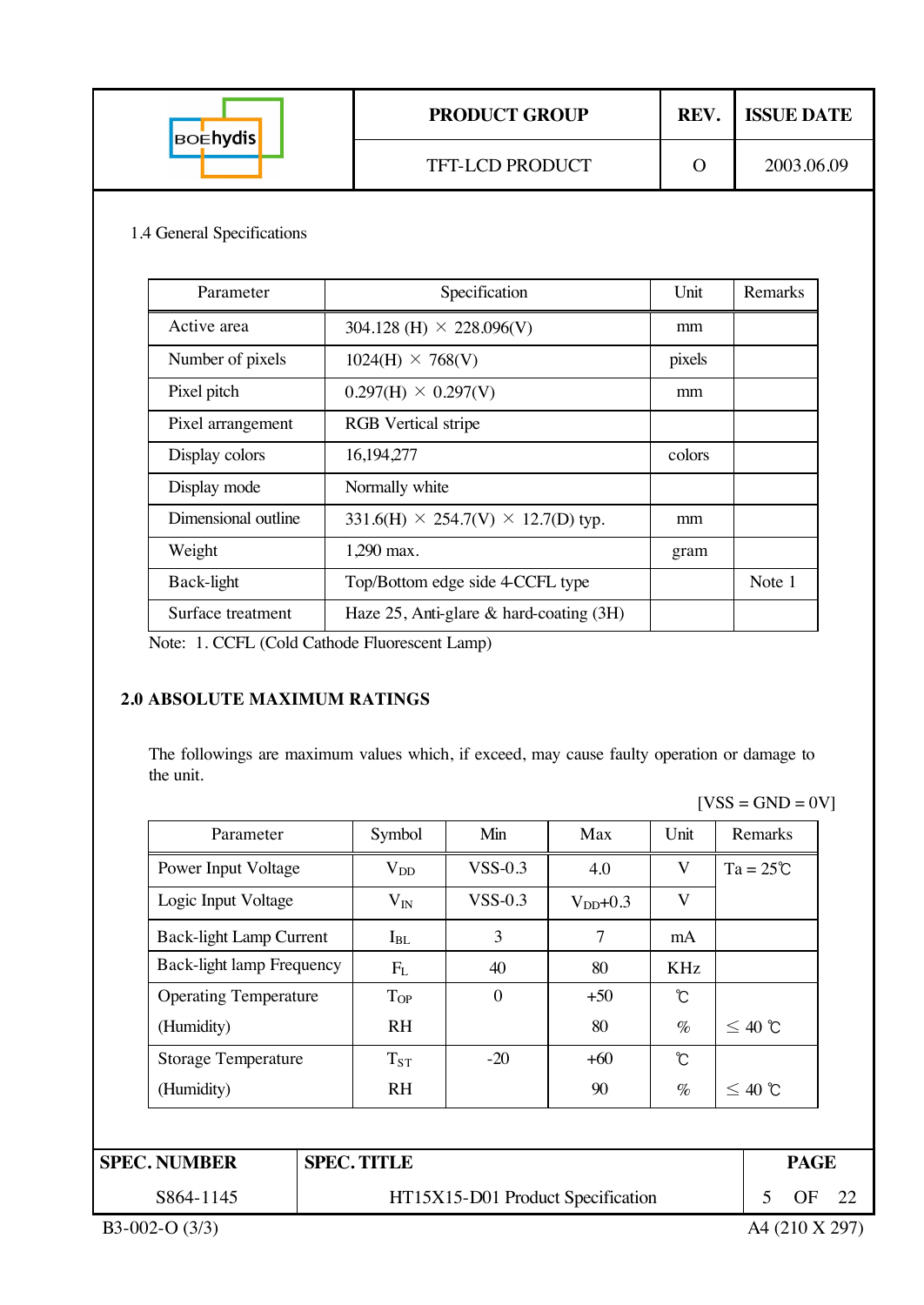| <b>BOENYdis</b> | <b>PRODUCT GROUP</b>   | REV. | <b>ISSUE DATE</b> |  |
|-----------------|------------------------|------|-------------------|--|
|                 | <b>TFT-LCD PRODUCT</b> |      | 2003.06.09        |  |

#### **3.0 ELECTRICAL SPECIFICATIONS**

 $[Ta = 25 \pm 2\degree C]$ 

| Parameter                                          |                            | Min    | Typ  | Max    | Unit              | Remarks                              |
|----------------------------------------------------|----------------------------|--------|------|--------|-------------------|--------------------------------------|
| <b>Power Supply Voltage</b>                        | $\rm V_{DD}$               | 3.0    | 3.3  | 3.6    | V                 |                                      |
| Power Supply Current                               | $I_{DD}$                   |        | 500  | 730    | mA                | Note1                                |
| Permissible Input Ripple Voltage                   | $V_{RF}$                   |        |      | 100    | mV                | $V_{DD} = 3.3V$                      |
| High Level Differential Input<br>Threshold Voltage | $V_{IH}$                   |        |      | $+100$ | mV                | Vcm                                  |
| Low Level Differential Input<br>Threshold Voltage  | $V_{IL}$                   | $-100$ |      |        | mV                | $= 1.2V$ typ.                        |
| <b>Back-light Lamp Voltage</b>                     | $V_{BL}$                   |        | 540  |        | $V_{rms}$         |                                      |
| <b>Back-light Lamp Current</b>                     | $I_{BL}$                   | 3.0    | 6.0  | 7.0    | mA <sub>rms</sub> |                                      |
| <b>Back-light Lamp Frequency</b>                   | $F_{L}$                    | 40     |      | 80     | <b>KHz</b>        | Note 2                               |
| Lamp Start Voltage                                 |                            |        |      | 950    | $V_{rms}$         | $25^{\circ}$ C, Note 3               |
|                                                    |                            |        |      | 1250   | $V_{rms}$         | 0°C, Note 3                          |
| Lamp Life                                          |                            | 35,000 |      |        | hrs               | $I_{BL} = 3.0 \sim 7.0$ mA           |
|                                                    | $P_D$                      |        | 1.6  |        | W                 |                                      |
| Power Consumption                                  | $\mathbf{P}_{\mathrm{BL}}$ |        | 13.0 |        | W                 | $I_{BL} = 6.0 \text{mA}$ ,<br>Note 4 |
|                                                    | $\mathbf{P}_{total}$       |        | 14.6 |        | W                 |                                      |

Notes:

- 1. The supply voltage is measured and specified at the interface connector of LCM.
	- The current draw and power consumption specified is for  $VDD = 3.3V$ , Frame rate = 75Hz and Clock frequency = 78.75MHz.

Test Pattern of power supply current

- a) Typ : Vertical color bar pattern
- b) Max : Gray 28 @ Vertical 2 Skip line pattern
- 2. The lamp frequency should be selected as different as possible from the horizontal synchronous frequency and its harmonics to avoid interference, which may cause line flow on the display
- 3. The voltage above this value should be applied to the lamps for more than 1 second to startup. Otherwise the lamps may not to be turned on.
- 4. Calculated value for reference ( $V_{BL} \times I_{BL}$ )  $\times$  4 excluding inverter loss.

| <b>SPEC. NUMBER</b> | <b>SPEC. TITLE</b>                | <b>PAGE</b>    |  |
|---------------------|-----------------------------------|----------------|--|
| S864-1145           | HT15X15-D01 Product Specification | OE             |  |
| $B3-002-O(3/3)$     |                                   | A4 (210 X 297) |  |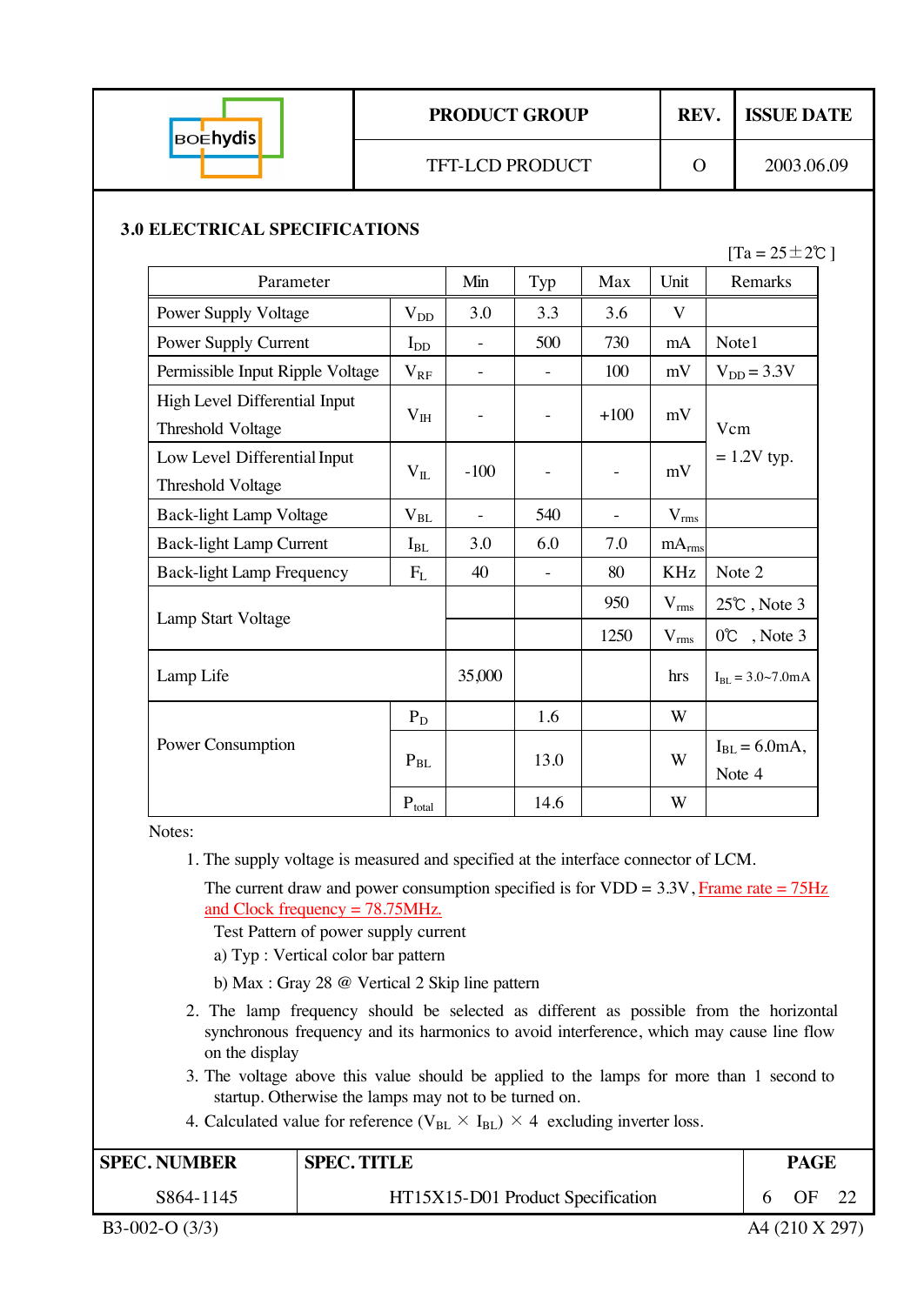|  | <b>BOEhydis</b>                                                                                         |                          |                                        | <b>PRODUCT GROUP</b>              |                                |                |                          | REV.              | <b>ISSUE DATE</b> |  |  |  |  |
|--|---------------------------------------------------------------------------------------------------------|--------------------------|----------------------------------------|-----------------------------------|--------------------------------|----------------|--------------------------|-------------------|-------------------|--|--|--|--|
|  |                                                                                                         |                          |                                        | TFT-LCD PRODUCT                   |                                |                |                          | $\Omega$          | 2003.06.09        |  |  |  |  |
|  | <b>4.0 OPTICAL SPECIFICATIONS</b><br>The measurement shall be executed after 30 minutes warm-up period. |                          |                                        |                                   |                                |                |                          |                   |                   |  |  |  |  |
|  | Measuring equipment: TOPCON-BM5.                                                                        |                          |                                        |                                   |                                |                |                          |                   |                   |  |  |  |  |
|  | [VDD=3.3V, Frame rate=60Hz, Clock=65MHz, $I_{BL}$ = 6.0mA, Ta = 25 ± 2°C ]<br>Parameter                 |                          |                                        |                                   |                                |                |                          |                   |                   |  |  |  |  |
|  |                                                                                                         |                          | Symbol                                 | Condition                         | Min                            | Typ            | Max                      | Unit              | Remark            |  |  |  |  |
|  |                                                                                                         | Horizontal               | $\Theta_3$                             |                                   | 70<br>70                       | 80<br>80       |                          | Deg               |                   |  |  |  |  |
|  |                                                                                                         |                          | $\Theta$ <sub>9</sub><br>$\Theta_{12}$ | CR > 5                            | 40                             | 50             |                          | Deg<br>Deg        |                   |  |  |  |  |
|  | Viewing                                                                                                 | Vertical                 | $\theta_6$                             |                                   | 70                             | 80             |                          | Deg               |                   |  |  |  |  |
|  | Angle                                                                                                   |                          | $\theta_3$                             |                                   | 60                             | 65             |                          | Deg               | Note 1            |  |  |  |  |
|  |                                                                                                         | Horizontal               | $\Theta$ <sub>9</sub>                  |                                   | 60                             | 65             |                          | Deg               |                   |  |  |  |  |
|  |                                                                                                         |                          | $\Theta_{12}$                          | CR > 10                           | 35                             | 45             | $\frac{1}{2}$            | Deg               |                   |  |  |  |  |
|  |                                                                                                         | Vertical                 | $\Theta_6$                             |                                   | 50                             | 65             |                          | Deg               |                   |  |  |  |  |
|  |                                                                                                         | Luminance contrast ratio |                                        |                                   | $\mathbf{r}$                   | 500            |                          |                   | Note 2            |  |  |  |  |
|  | Luminance of white                                                                                      |                          | $\mathbf{Y}_{\text{L}}$                |                                   | 350                            | 400            |                          | cd/m <sup>2</sup> | Note 3            |  |  |  |  |
|  | White luminance uniformity                                                                              |                          | ΔY                                     |                                   | $\overline{\phantom{a}}$       |                | 1.33                     |                   | Note 4            |  |  |  |  |
|  |                                                                                                         | White                    | Xw                                     |                                   |                                | 0.265          | $\overline{\phantom{a}}$ |                   |                   |  |  |  |  |
|  |                                                                                                         |                          | yw                                     |                                   | $\equiv$                       | 0.293          | $\overline{\phantom{a}}$ |                   |                   |  |  |  |  |
|  |                                                                                                         | Red                      | $\mathbf{X}_{\text{R}}$                | $\Theta = 0^{\circ}$              |                                | 0.629          |                          |                   |                   |  |  |  |  |
|  | Color Cord.                                                                                             |                          | <b>y</b> <sub>R</sub>                  | (Center)                          | $\overline{\phantom{a}}$       | 0.340          | $\blacksquare$           |                   | Note 5            |  |  |  |  |
|  |                                                                                                         | Green                    | $\mathbf{X}_{\mathbf{G}}$              | Normal                            | $\blacksquare$                 | 0.255          |                          |                   |                   |  |  |  |  |
|  |                                                                                                         |                          | <b>y</b> <sub>G</sub>                  | Viewing<br>Angle                  | $\qquad \qquad -$              | 0.601          | $\overline{\phantom{a}}$ |                   |                   |  |  |  |  |
|  |                                                                                                         | Blue                     | $\mathbf{X}_{\text{B}}$                |                                   | $\overline{\phantom{0}}$       | 0.141<br>0.071 | $\overline{\phantom{a}}$ |                   |                   |  |  |  |  |
|  | Color Reproduction<br>Ttotal<br>Response time<br>$(Tr + Td)$                                            |                          | yв                                     |                                   | $\overline{\phantom{a}}$<br>70 |                |                          | $\%$              |                   |  |  |  |  |
|  |                                                                                                         |                          |                                        |                                   |                                |                |                          |                   |                   |  |  |  |  |
|  |                                                                                                         |                          | Ttotal                                 |                                   | $\blacksquare$                 | 25             |                          | msec              | Note 6            |  |  |  |  |
|  | Cross talk                                                                                              |                          | <b>CT</b>                              |                                   | ÷,                             | $\blacksquare$ | 2.0                      | $\%$              | Note 7            |  |  |  |  |
|  |                                                                                                         |                          |                                        |                                   |                                |                |                          |                   |                   |  |  |  |  |
|  | <b>SPEC. NUMBER</b>                                                                                     |                          | <b>SPEC. TITLE</b>                     |                                   | <b>PAGE</b>                    |                |                          |                   |                   |  |  |  |  |
|  | S864-1145                                                                                               |                          |                                        | HT15X15-D01 Product Specification | 7<br><b>OF</b>                 | 22             |                          |                   |                   |  |  |  |  |
|  | B3-002-O (3/3)                                                                                          |                          |                                        |                                   |                                |                |                          |                   | A4 (210 X 297)    |  |  |  |  |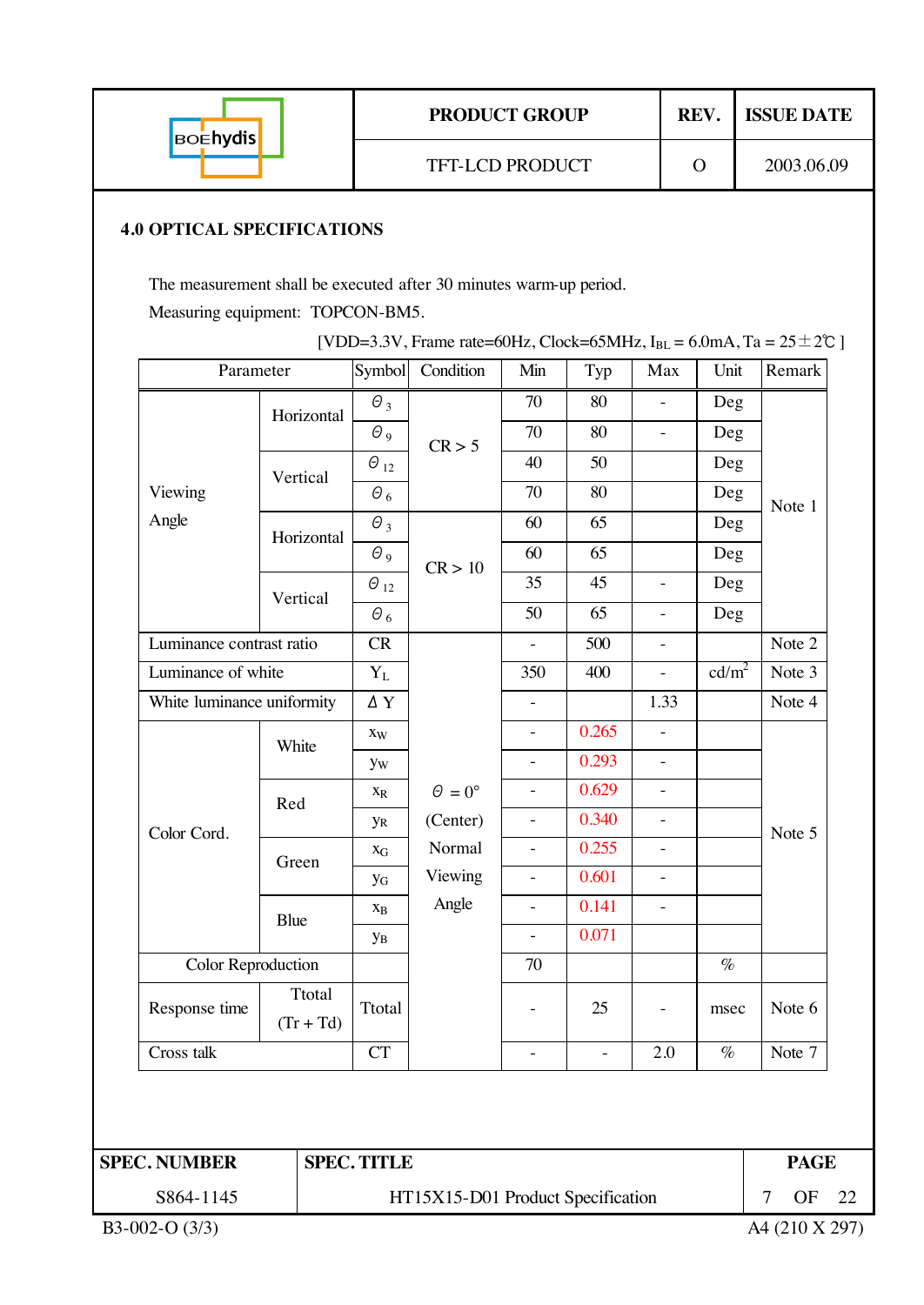| <b>BOENYdis</b> | <b>PRODUCT GROUP</b>   | REV. | <b>ISSUE DATE</b> |
|-----------------|------------------------|------|-------------------|
|                 | <b>TFT-LCD PRODUCT</b> |      | 2003.06.09        |

Note:

1. Viewing angle is the angle at which the contrast ratio is greater than 5 or 10. The viewing are determined for the horizontal or 3, 9 o' clock direction and the vertical or 6, 12 o' clock direction with respect to the optical axis which is normal to the LCD surface (see FIGURE 1 shown in Appendix).

2. Contrast measurements shall be made at viewing angle of  $\theta = 0^{\circ}$  and at the center of the LCD surface. Luminance shall be measured with all pixels in the view field set first to white, then to the dark (black) state. (See FIGURE 1 shown in Appendix) Luminance Contrast Ratio (CR) is defined mathematically.

 $CR =$  Luminance when displaying a white raster Luminance when displaying a black raster

3. Luminance of white is defined as a center point(#1) on LCD surface. Luminance shall be measured with all pixels in the view field set first to white. This measurement shall be taken at the locations shown in FIGURE 2 for a total of the measurements per display.

4. The White luminance uniformity on LCD surface is then expressed as :  $\Delta Y =$  Maximum Luminance of 9 points / Minimum Luminance of 9 points (see FIGURE 2 shown in Appendix).

5. The color chromaticity coordinates specified in Table 4 shall be calculated from the spectral data measured with all pixels first in red, green, blue and white. Measurements shall be made at the center of the panel.

6. The electro-optical response time measurements shall be made as FIGURE 3 shown in Appendix by switching the "data" input signal ON and OFF. The times needed for the luminance to change from  $10\%$  to  $90\%$  is Td, and  $90\%$  to  $10\%$  is Tr.

7. Cross-Talk of one area of the LCD surface by another shall be measured by comparing the luminance  $(Y_A)$  of a 25mm diameter area, with all display pixels set to a gray level, to the luminance  $(Y_B)$  of that same area when any adjacent area is driven dark. (See FIGURE 4 shown in Appendix).

| <b>SPEC. NUMBER</b> | <b>SPEC. TITLE</b>                | PAGE |  |  |
|---------------------|-----------------------------------|------|--|--|
| S864-1145           | HT15X15-D01 Product Specification | ΩE   |  |  |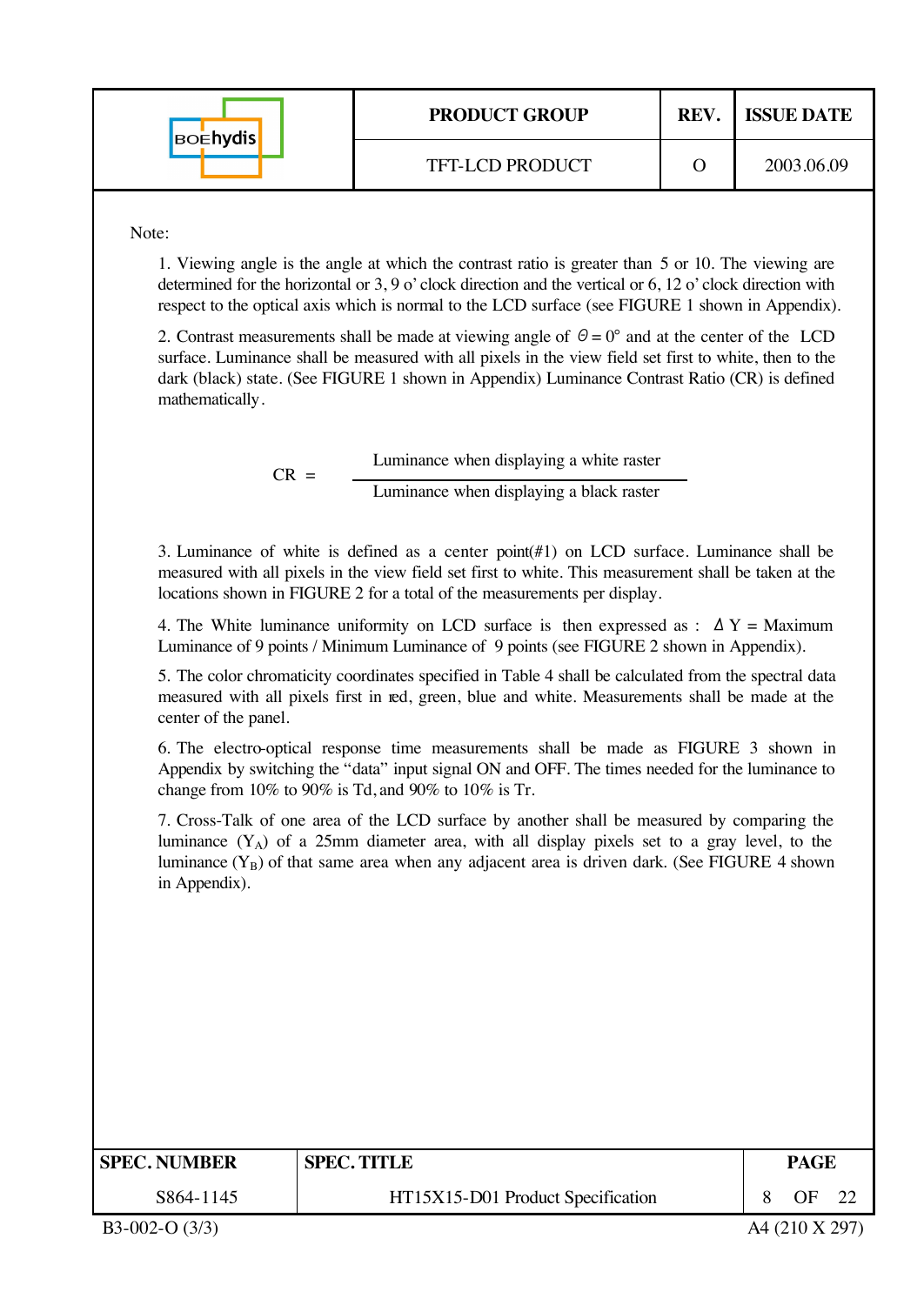| <b>BOEhydis</b>                 |                     | <b>PRODUCT GROUP</b>                                                                                | REV.                 | <b>ISSUE DATE</b> |
|---------------------------------|---------------------|-----------------------------------------------------------------------------------------------------|----------------------|-------------------|
|                                 |                     | TFT-LCD PRODUCT                                                                                     | $\mathbf{O}$         | 2003.06.09        |
| <b>5.0 INTERFACE CONNECTION</b> |                     |                                                                                                     |                      |                   |
|                                 |                     |                                                                                                     |                      |                   |
| 5.1 Electrical Interface<br>CN1 | Interface connector |                                                                                                     |                      |                   |
|                                 | User side connector | : DF14H-20P-1.25H (HIROSE) or equivalent<br>DF14-20S-1.25C (HIROSE) or equivalent<br>$\ddot{\cdot}$ |                      |                   |
| Pin No                          | Symbol              | Function                                                                                            |                      | Remark            |
| 1                               | VDD1                | Power Supply: +3.3V                                                                                 |                      |                   |
| $\overline{2}$                  | VDD <sub>2</sub>    | Power Supply: +3.3V                                                                                 |                      |                   |
| $\overline{3}$                  | <b>VSS</b>          | Ground                                                                                              |                      |                   |
| $\overline{4}$                  | <b>VSS</b>          | Ground                                                                                              |                      |                   |
| 5                               | RINO-               | LVDS Negative data signal (-)                                                                       |                      | Tx pin $#48$      |
| 6                               | $RIN0+$             | LVDS Positive data signal $(+)$                                                                     |                      | Tx pin $#47$      |
| $\overline{7}$                  | <b>VSS</b>          | Ground                                                                                              |                      |                   |
| 8                               | RIN1-               | LVDS Negative data signal (-)                                                                       |                      | Tx pin $#46$      |
| 9                               | $RIN1+$             | LVDS Positive data signal $(+)$                                                                     |                      | Tx pin $#45$      |
| 10                              | <b>VSS</b>          | Ground                                                                                              |                      |                   |
| 11                              | RIN2-               | LVDS Negative data signal (-)                                                                       |                      | Tx pin $#42$      |
| 12                              | $RIN2+$             | LVDS Positive data signal $(+)$                                                                     |                      | Tx pin $#41$      |
| 13                              | <b>VSS</b>          | Ground                                                                                              |                      |                   |
| 14                              | <b>RCLKIN-</b>      | LVDS Negative clock signal (-)                                                                      |                      | Tx pin $#40$      |
| 15                              | RCLKIN+             | LVDS Positive clock signal $(+)$                                                                    |                      | Tx pin $#39$      |
| 16                              | <b>VSS</b>          | Ground                                                                                              |                      |                   |
| 17                              | RIN <sub>3</sub> -  | LVDS Negative data signal (-)                                                                       |                      | Tx pin $#38$      |
| 18                              | $RIN3+$             | LVDS Positive data signal $(+)$                                                                     |                      | Tx pin $#37$      |
| 19                              | <b>VSS</b>          | Ground                                                                                              |                      |                   |
| 20                              | NC                  | Reserved                                                                                            |                      |                   |
|                                 |                     |                                                                                                     |                      |                   |
|                                 |                     |                                                                                                     |                      |                   |
|                                 |                     |                                                                                                     |                      |                   |
|                                 |                     |                                                                                                     |                      |                   |
| <b>SPEC. NUMBER</b>             |                     | <b>SPEC. TITLE</b>                                                                                  |                      | <b>PAGE</b>       |
| S864-1145                       |                     | HT15X15-D01 Product Specification                                                                   | 9<br><b>OF</b><br>22 |                   |
| B3-002-O (3/3)                  |                     |                                                                                                     |                      | A4 (210 X 297)    |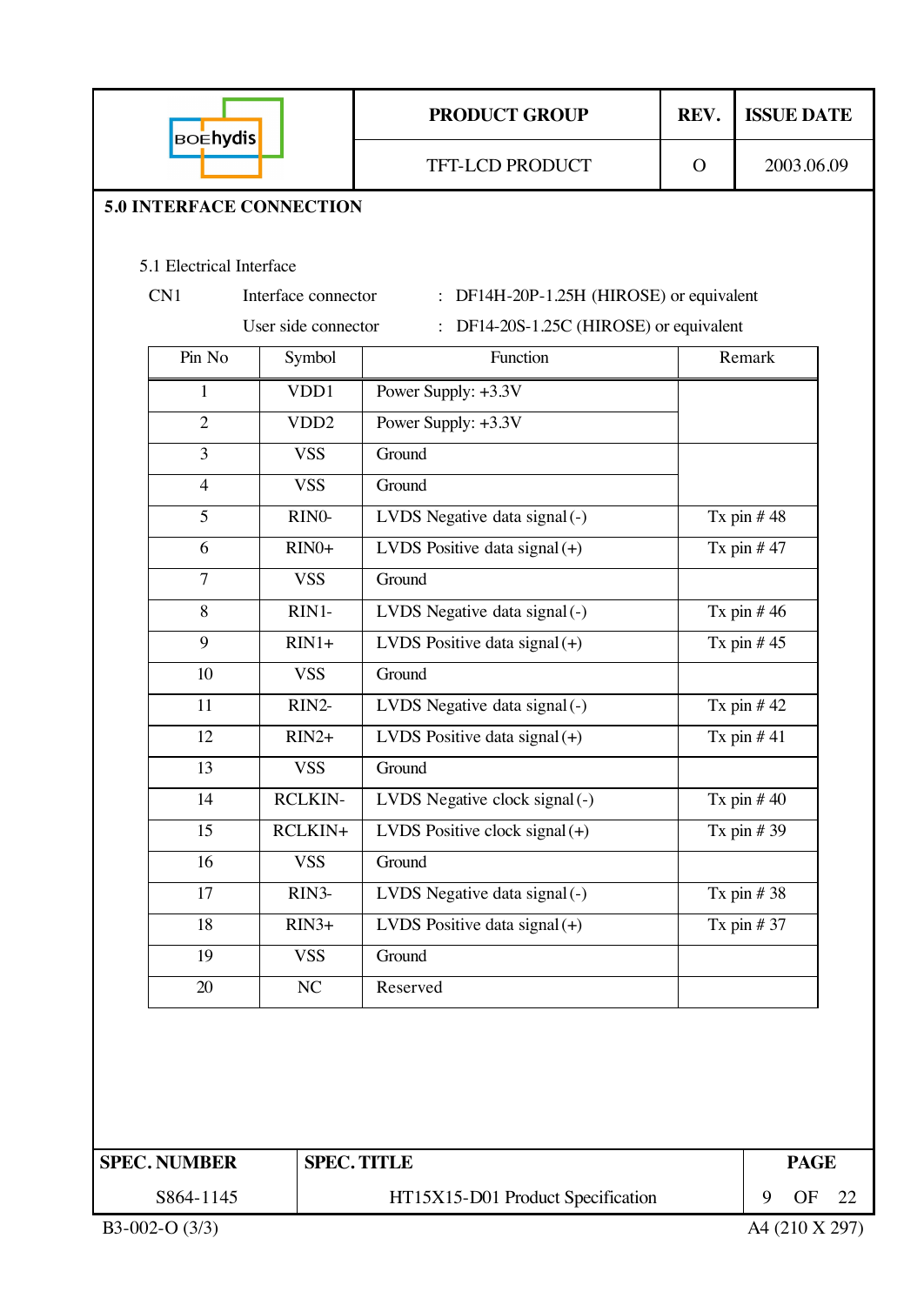| <b>BOEhydis</b>     |                |                    |  |                                               | <b>PRODUCT GROUP</b>              |    | REV.            | <b>ISSUE DATE</b> |                |  |  |  |
|---------------------|----------------|--------------------|--|-----------------------------------------------|-----------------------------------|----|-----------------|-------------------|----------------|--|--|--|
|                     |                |                    |  |                                               | TFT-LCD PRODUCT                   |    | $\mathbf O$     | 2003.06.09        |                |  |  |  |
| 5.2 LVDS Interface  |                |                    |  |                                               |                                   |    |                 |                   |                |  |  |  |
|                     |                |                    |  | LVDS Transmitter: THC63LVDM83A or equivalent. |                                   |    |                 |                   |                |  |  |  |
| Input               |                | Transmitter        |  |                                               | Interface                         |    | DF14H-20P-1.25H | Remark            |                |  |  |  |
| signal              | Pin No         | Pin No             |  | System $(Tx)$                                 | TFT-LCD (Rx)                      |    | Pin No.         |                   |                |  |  |  |
| R <sub>0</sub>      | 51             |                    |  |                                               |                                   |    |                 |                   |                |  |  |  |
| R1                  | 52             |                    |  |                                               |                                   |    |                 |                   |                |  |  |  |
| R2                  | 54             | 48                 |  | OUT0-                                         | IN <sub>0</sub>                   |    | 5               |                   |                |  |  |  |
| R <sub>3</sub>      | 55             | 47                 |  | $OUT0+$                                       | $IN0+$                            |    | 6               |                   |                |  |  |  |
| R4                  | 56             |                    |  |                                               |                                   |    |                 |                   |                |  |  |  |
| R <sub>5</sub>      | $\overline{3}$ |                    |  |                                               |                                   |    |                 |                   |                |  |  |  |
| G0                  | $\overline{4}$ |                    |  |                                               |                                   |    |                 |                   |                |  |  |  |
| G1                  | 6              |                    |  |                                               |                                   |    |                 |                   |                |  |  |  |
| G2                  | $\overline{7}$ |                    |  |                                               |                                   |    |                 |                   |                |  |  |  |
| G <sub>3</sub>      | 11             |                    |  |                                               |                                   |    |                 |                   |                |  |  |  |
| G4                  | 12             | 46                 |  | OUT1-                                         | $IN1-$                            |    | $\,8\,$         |                   |                |  |  |  |
| G <sub>5</sub>      | 14             | 45                 |  | $OUT1+$                                       | $IN1+$                            |    | 9               |                   |                |  |  |  |
| B <sub>0</sub>      | 15             |                    |  |                                               |                                   |    |                 |                   |                |  |  |  |
| B1                  | 19             |                    |  |                                               |                                   |    |                 |                   |                |  |  |  |
| B2                  | 20             |                    |  |                                               |                                   |    |                 |                   |                |  |  |  |
| B <sub>3</sub>      | 22             |                    |  |                                               |                                   |    |                 |                   |                |  |  |  |
| B4                  | 23             |                    |  |                                               |                                   |    |                 |                   |                |  |  |  |
| B <sub>5</sub>      | 24             | 42                 |  | OUT2-                                         | $IN2-$                            | 11 |                 |                   |                |  |  |  |
| <b>HSYNC</b>        | 27             | 41                 |  | $OUT2+$                                       | $IN2+$                            |    | 12              |                   |                |  |  |  |
| <b>VSYNC</b>        | $28\,$         |                    |  |                                               |                                   |    |                 |                   |                |  |  |  |
| DE                  | 30             |                    |  |                                               |                                   |    |                 |                   |                |  |  |  |
| $\sf MCLK$          | 31             | 40                 |  | CLKOUT-                                       | CLKIN-                            |    | 14              |                   |                |  |  |  |
|                     |                | 39                 |  | CLKOUT+                                       | CLKIN+                            |    | 15              |                   |                |  |  |  |
| R6                  | 50             |                    |  |                                               |                                   |    |                 |                   |                |  |  |  |
| R7                  | $\overline{2}$ |                    |  |                                               |                                   |    |                 |                   |                |  |  |  |
| G <sub>6</sub>      | $8\,$          |                    |  |                                               |                                   |    |                 |                   |                |  |  |  |
| G7                  | 10             | 38                 |  | $OUT3+$                                       | $IN3-$                            |    | 17              |                   |                |  |  |  |
| <b>B6</b>           | 16             | 37                 |  | OUT3-                                         | $IN3+$                            |    | 18              |                   |                |  |  |  |
| B7                  | 18             |                    |  |                                               |                                   |    |                 |                   |                |  |  |  |
| <b>RSVD</b>         | 25             |                    |  |                                               |                                   |    |                 |                   |                |  |  |  |
| <b>SPEC. NUMBER</b> |                | <b>SPEC. TITLE</b> |  |                                               | <b>PAGE</b>                       |    |                 |                   |                |  |  |  |
| S864-1145           |                |                    |  |                                               |                                   |    |                 |                   |                |  |  |  |
|                     |                |                    |  |                                               | HT15X15-D01 Product Specification |    |                 |                   | OF<br>10<br>22 |  |  |  |
| B3-002-O (3/3)      |                |                    |  |                                               |                                   |    |                 | A4 (210 X 297)    |                |  |  |  |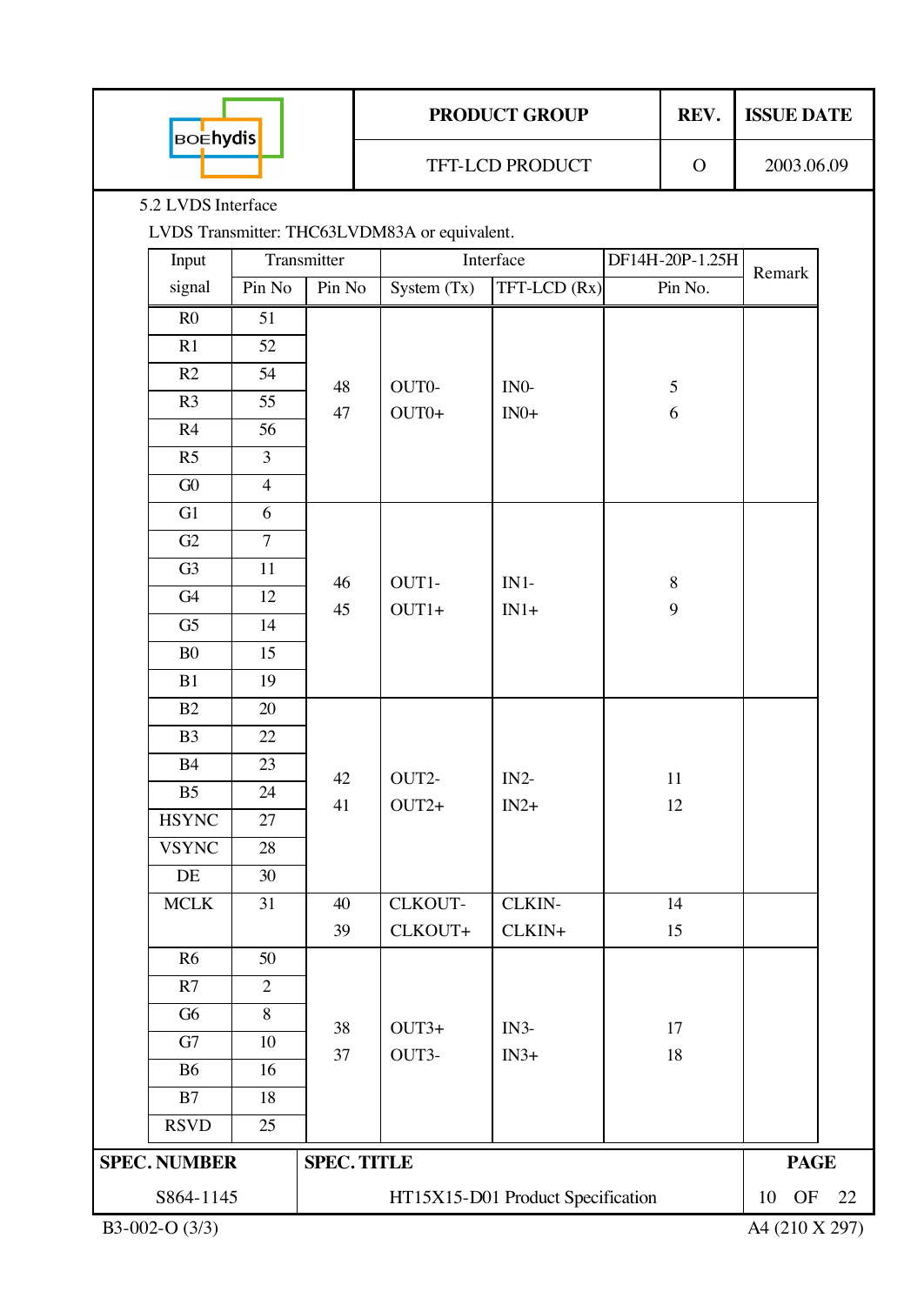

| S864-1145 | HT15X15-D01 Product Specific |
|-----------|------------------------------|

 $\text{ratio}$  11 OF 22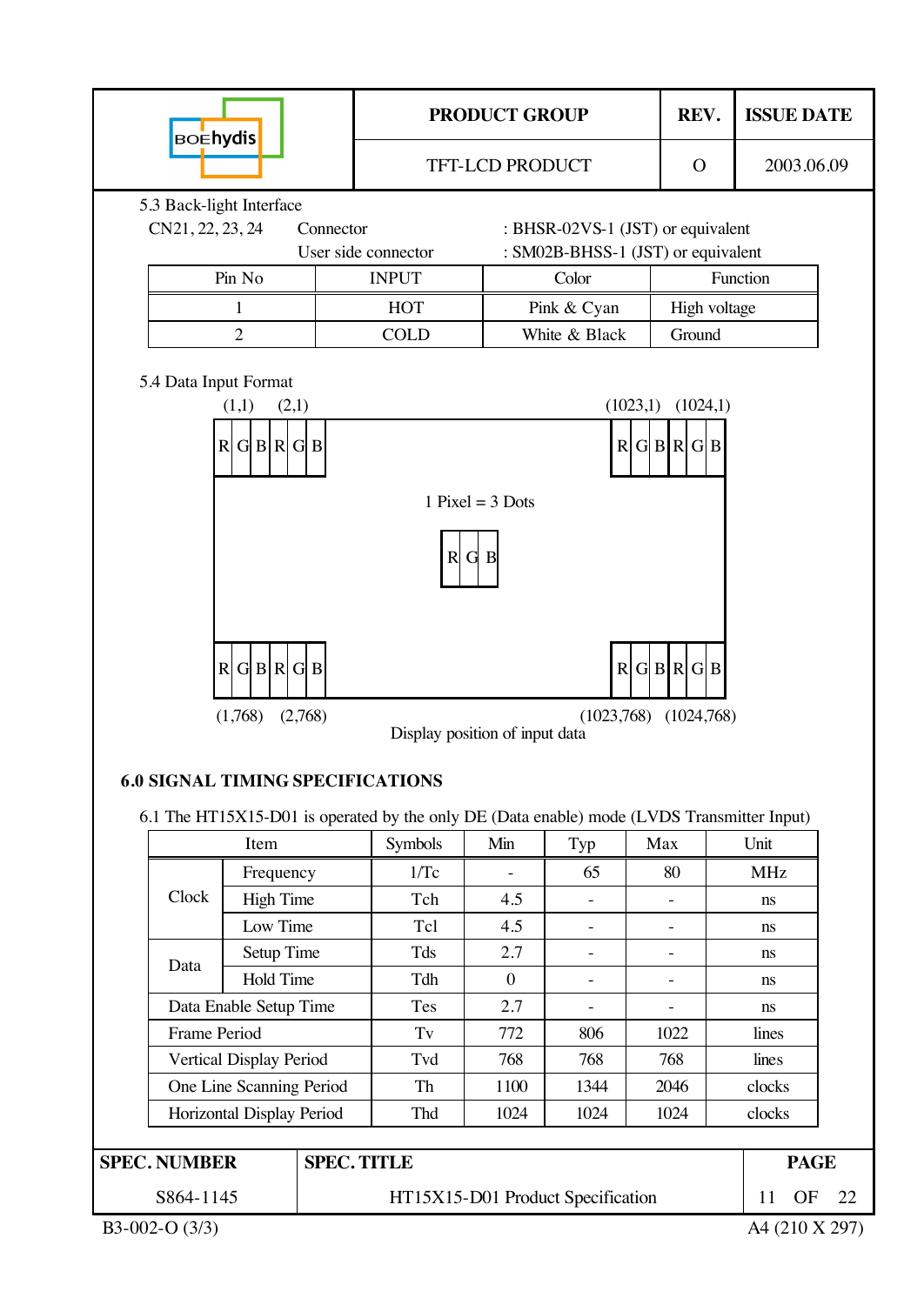| <b>BOEhydis</b>                                                                                                                                                                                                                                                |                                                                                                                             |                                                  | <b>PRODUCT GROUP</b>              |               | REV.         | <b>ISSUE DATE</b> |  |  |  |  |  |  |  |
|----------------------------------------------------------------------------------------------------------------------------------------------------------------------------------------------------------------------------------------------------------------|-----------------------------------------------------------------------------------------------------------------------------|--------------------------------------------------|-----------------------------------|---------------|--------------|-------------------|--|--|--|--|--|--|--|
|                                                                                                                                                                                                                                                                |                                                                                                                             |                                                  | TFT-LCD PRODUCT                   |               | $\mathbf{O}$ | 2003.06.09        |  |  |  |  |  |  |  |
| 6.2 LVDS Rx interface timing parameter                                                                                                                                                                                                                         |                                                                                                                             |                                                  |                                   |               |              |                   |  |  |  |  |  |  |  |
|                                                                                                                                                                                                                                                                | The specification of the LVDS Rx interface timing parameter                                                                 |                                                  |                                   |               |              |                   |  |  |  |  |  |  |  |
|                                                                                                                                                                                                                                                                | <lvds interface="" rx="" specification="" timing=""><br/>Unit<br/>Symbol<br/>Min<br/>Item<br/>Typ<br/>Max<br/>Remark</lvds> |                                                  |                                   |               |              |                   |  |  |  |  |  |  |  |
|                                                                                                                                                                                                                                                                |                                                                                                                             |                                                  |                                   |               |              |                   |  |  |  |  |  |  |  |
| <b>CLKIN</b> Period<br>Input Data 0                                                                                                                                                                                                                            | tRCIP<br>tRIP1                                                                                                              | 12.5<br>$-0.4$                                   | 15.38<br>0.0                      | $+0.4$        | nsec         |                   |  |  |  |  |  |  |  |
| Input Data 1                                                                                                                                                                                                                                                   | tRIPO                                                                                                                       | 1*tRICP/7-0.4                                    | $1*$ tRICP/7                      | 1*tRICP/7+0.4 | nsec<br>nsec |                   |  |  |  |  |  |  |  |
| Input Data 2                                                                                                                                                                                                                                                   | tRIP6                                                                                                                       | 2*tRICP/7-0.4                                    | $2*$ tRICP/7                      | 2*tRICP/7+0.4 | nsec         |                   |  |  |  |  |  |  |  |
| Input Data 3                                                                                                                                                                                                                                                   | tRIP5                                                                                                                       | 3*tRICP/7-0.4                                    | 3*tRICP/7                         | 3*tRICP/7+0.4 | nsec         |                   |  |  |  |  |  |  |  |
| Input Data 4                                                                                                                                                                                                                                                   | tRIP4                                                                                                                       | 4*tRICP/7-0.4                                    | 4*tRICP/7                         | 4*tRICP/7+0.4 | nsec         |                   |  |  |  |  |  |  |  |
| Input Data 5                                                                                                                                                                                                                                                   | tRIP3                                                                                                                       | 5*tRICP/7-0.4                                    | 5*tRICP/7                         | 5*tRICP/7+0.4 | nsec         |                   |  |  |  |  |  |  |  |
| Input Data 6                                                                                                                                                                                                                                                   | tRIP2                                                                                                                       | 6*tRICP/7-0.4                                    | 6*tRICP/7                         | 6*tRICP/7+0.4 | nsec         |                   |  |  |  |  |  |  |  |
| tRIP4<br>tRIP5<br>tRIP6<br>tRIPO<br>↔<br>tRIP1<br>Rx5<br>Rx3<br>$\leftarrow$ Rx <sub>0</sub><br>Rx6<br>Rx4<br>$\cdot$ Rx1 $\rightarrow$<br>Rx3<br>Rx2<br>Rx1<br>Rx0<br>Rx2-<br>$RINz +/-$<br>Vdiff=0[v]<br>$Vdiff=0[v]$<br>RCLKIN+<br>tRCIP<br>$*Z=0, 1, 2, 3$ |                                                                                                                             |                                                  |                                   |               |              |                   |  |  |  |  |  |  |  |
| <b>SPEC. NUMBER</b>                                                                                                                                                                                                                                            | <b>SPEC. TITLE</b>                                                                                                          | $*$ Vdiff = (RINz+)-(RINz-), (RCLKIN+)-(RCLKIN-) |                                   |               |              | <b>PAGE</b>       |  |  |  |  |  |  |  |
| S864-1145                                                                                                                                                                                                                                                      |                                                                                                                             |                                                  | HT15X15-D01 Product Specification |               |              | 12<br>OF<br>22    |  |  |  |  |  |  |  |
| B3-002-O $(3/3)$                                                                                                                                                                                                                                               |                                                                                                                             |                                                  |                                   |               |              | A4 (210 X 297)    |  |  |  |  |  |  |  |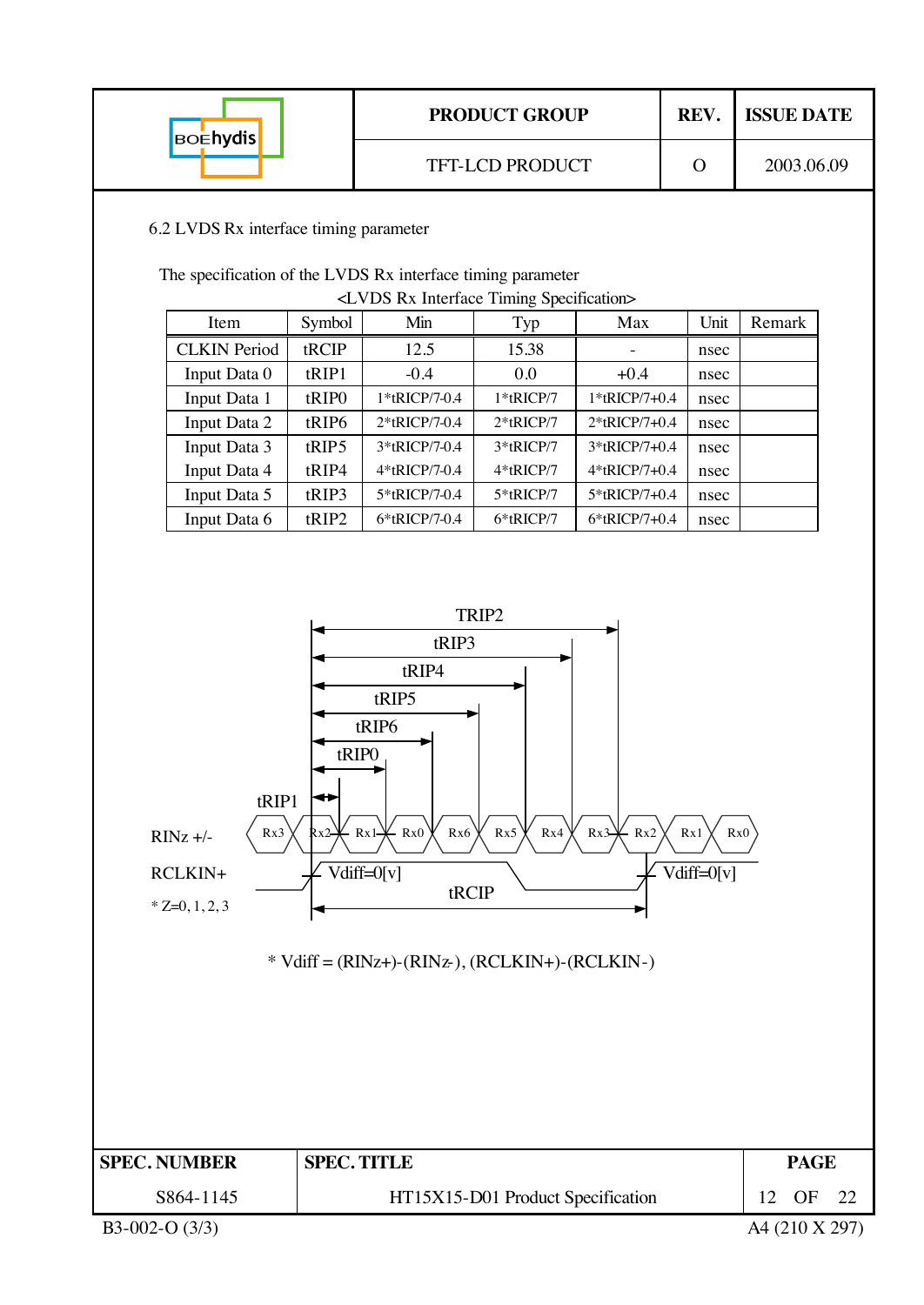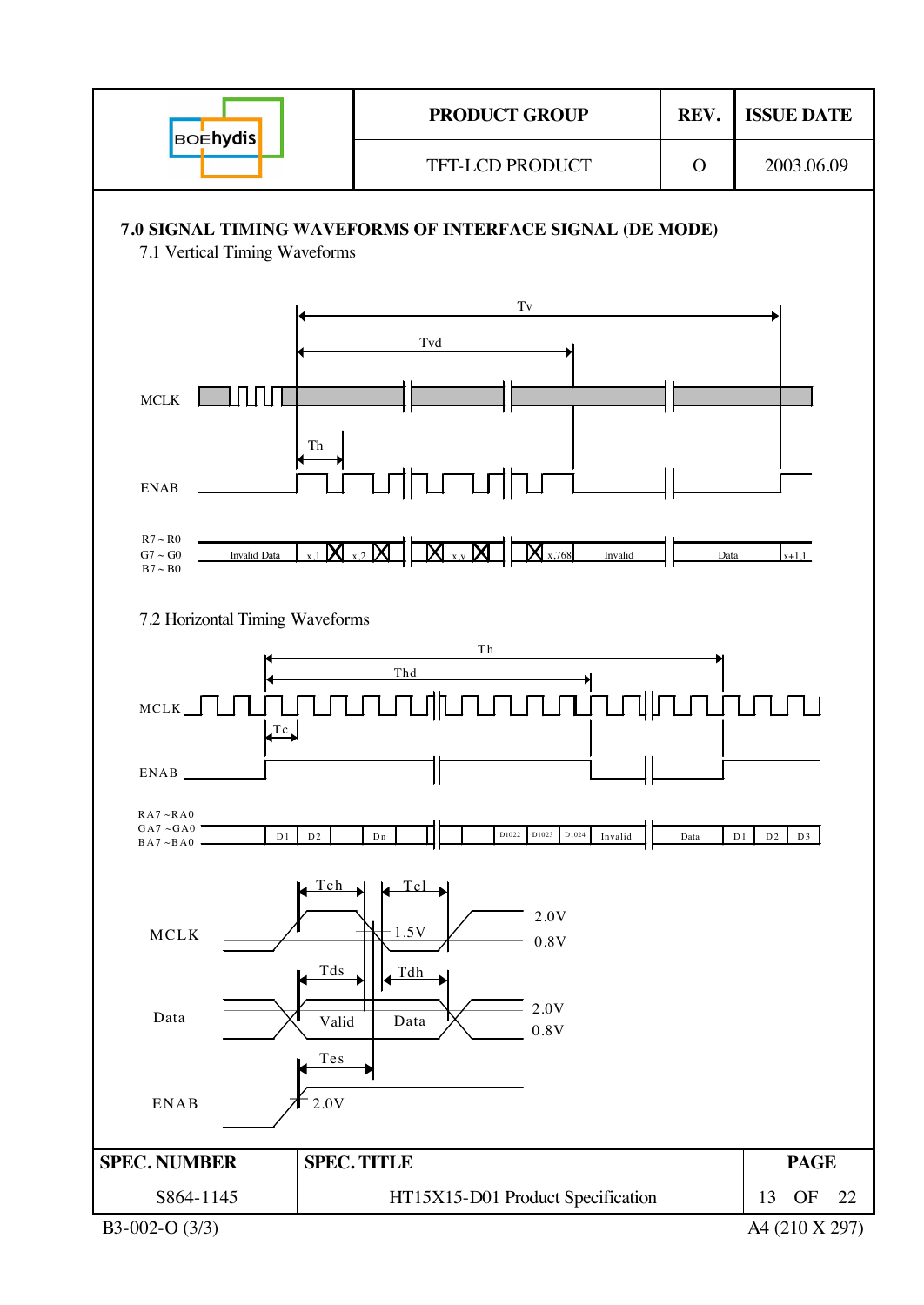|                     | <b>BOEhydis</b>                                                                 |                              |                                      |                                  |                                      |                              |                                 |                                  |                                                                                                               |                              |                              |                              |                              | <b>PRODUCT GROUP</b>                |                              |                              |                                  |                                  | REV.                           |                                  |                                  | <b>ISSUE DATE</b>                |                                  |                                  |                              |
|---------------------|---------------------------------------------------------------------------------|------------------------------|--------------------------------------|----------------------------------|--------------------------------------|------------------------------|---------------------------------|----------------------------------|---------------------------------------------------------------------------------------------------------------|------------------------------|------------------------------|------------------------------|------------------------------|-------------------------------------|------------------------------|------------------------------|----------------------------------|----------------------------------|--------------------------------|----------------------------------|----------------------------------|----------------------------------|----------------------------------|----------------------------------|------------------------------|
|                     |                                                                                 |                              |                                      |                                  |                                      |                              | <b>TFT-LCD PRODUCT</b>          |                                  |                                                                                                               |                              |                              |                              |                              |                                     | $\Omega$                     |                              |                                  | 2003.06.09                       |                                |                                  |                                  |                                  |                                  |                                  |                              |
| 8.0                 | <b>INPUT SIGNALS, BASIC DISPLAY COLORS &amp; GRAY SCALE OF COLORS</b>           |                              |                                      |                                  |                                      |                              |                                 |                                  |                                                                                                               |                              |                              |                              |                              |                                     |                              |                              |                                  |                                  |                                |                                  |                                  |                                  |                                  |                                  |                              |
|                     | Colors & Gray                                                                   |                              |                                      |                                  |                                      | Red data                     |                                 |                                  |                                                                                                               |                              |                              |                              |                              | Green data                          |                              |                              |                                  |                                  |                                |                                  | Blue data                        |                                  |                                  |                                  |                              |
|                     | Scale                                                                           |                              |                                      | R7 R6 R5                         |                                      |                              |                                 |                                  | $R4$ R <sub>3</sub> R <sub>2</sub> R <sub>1</sub> R <sub>0</sub> G <sub>7</sub> G <sub>6</sub> G <sub>5</sub> |                              |                              |                              |                              | G4 G3 G2 G1 G0 B7 B6 B5 B4 B3 B2 B1 |                              |                              |                                  |                                  |                                |                                  |                                  |                                  |                                  |                                  | B <sub>0</sub>               |
|                     | <b>Black</b>                                                                    | $\mathbf{0}$                 | $\mathbf{0}$                         | $\mathbf{0}$                     | $\boldsymbol{0}$                     | $\boldsymbol{0}$             | $\mathbf{0}$                    | $\boldsymbol{0}$                 | $\boldsymbol{0}$                                                                                              | $\boldsymbol{0}$             | $\overline{0}$               | $\mathbf{0}$                 | $\boldsymbol{0}$             | $\mathbf{0}$                        | $\mathbf{0}$                 | $\mathbf{0}$                 | $\boldsymbol{0}$                 | $\mathbf{0}$                     | $\mathbf{0}$                   | $\mathbf{0}$                     | $\mathbf{0}$                     | $\boldsymbol{0}$                 | $\boldsymbol{0}$                 | $\boldsymbol{0}$                 | $\mathbf{0}$                 |
|                     | Blue                                                                            | $\theta$<br>$\mathbf{0}$     | $\boldsymbol{0}$<br>$\boldsymbol{0}$ | $\boldsymbol{0}$<br>$\mathbf{0}$ | $\boldsymbol{0}$                     | $\mathbf{0}$<br>$\mathbf 0$  | $\boldsymbol{0}$<br>$\mathbf 0$ | $\boldsymbol{0}$<br>$\mathbf{0}$ | $\boldsymbol{0}$                                                                                              | $\boldsymbol{0}$             | $\mathbf{0}$                 | $\mathbf{0}$                 | $\boldsymbol{0}$             | $\boldsymbol{0}$                    | $\boldsymbol{0}$             | $\boldsymbol{0}$             | $\boldsymbol{0}$                 | 1                                | $\mathbf{1}$<br>$\overline{0}$ | $\mathbf{1}$                     | $\mathbf{1}$<br>$\boldsymbol{0}$ | 1                                | $\mathbf{1}$                     | 1                                | 1                            |
| <b>Basic</b>        | Green                                                                           | $\boldsymbol{0}$             | $\boldsymbol{0}$                     | $\mathbf{0}$                     | $\boldsymbol{0}$<br>$\boldsymbol{0}$ | $\boldsymbol{0}$             | $\boldsymbol{0}$                | $\mathbf{0}$                     | $\boldsymbol{0}$<br>$\boldsymbol{0}$                                                                          | $\mathbf{1}$<br>$\mathbf{1}$ | $\mathbf{1}$<br>$\mathbf{1}$ | $\mathbf{1}$<br>$\mathbf{1}$ | $\mathbf{1}$<br>$\mathbf{1}$ | $\mathbf{1}$<br>$\mathbf{1}$        | $\mathbf{1}$<br>$\mathbf{1}$ | $\mathbf{1}$<br>$\mathbf{1}$ | $\mathbf{1}$<br>$\mathbf{1}$     | $\boldsymbol{0}$<br>$\mathbf{1}$ | $\mathbf{1}$                   | $\boldsymbol{0}$<br>$\mathbf{1}$ | $\mathbf{1}$                     | $\boldsymbol{0}$<br>$\mathbf{1}$ | $\boldsymbol{0}$<br>$\mathbf{1}$ | $\boldsymbol{0}$<br>$\mathbf{1}$ | $\mathbf{0}$<br>$\mathbf{1}$ |
| Colors              | Cyan<br>Red                                                                     | $\mathbf{1}$                 | 1                                    | $\mathbf{1}$                     | 1                                    | $\mathbf{1}$                 | $\mathbf{1}$                    | $\mathbf{1}$                     | $\mathbf{1}$                                                                                                  | $\boldsymbol{0}$             | $\mathbf{0}$                 | $\boldsymbol{0}$             | $\boldsymbol{0}$             | $\boldsymbol{0}$                    | $\boldsymbol{0}$             | $\mathbf{0}$                 | $\boldsymbol{0}$                 | $\mathbf{0}$                     | $\boldsymbol{0}$               | $\mathbf{0}$                     | $\boldsymbol{0}$                 | $\boldsymbol{0}$                 | $\boldsymbol{0}$                 | $\mathbf{0}$                     | $\theta$                     |
|                     | Magenta                                                                         | $\mathbf{1}$                 | 1                                    | $\mathbf{1}$                     | 1                                    | $\mathbf{1}$                 | $\mathbf{1}$                    | $\mathbf{1}$                     | $\mathbf{1}$                                                                                                  | $\overline{0}$               | $\mathbf{0}$                 | $\boldsymbol{0}$             | $\mathbf{0}$                 | $\boldsymbol{0}$                    | $\mathbf{0}$                 | $\mathbf{0}$                 | $\boldsymbol{0}$                 | $\mathbf{0}$                     | $\mathbf{0}$                   | $\mathbf{1}$                     | $\mathbf{1}$                     | 1                                | $\mathbf{1}$                     | 1                                | $\mathbf{1}$                 |
|                     | Yellow                                                                          | $\mathbf 1$                  | $\mathbf{1}$                         | $\mathbf{1}$                     | $\mathbf{1}$                         | $\mathbf{1}$                 | $\mathbf{1}$                    | $\mathbf{1}$                     | $\mathbbm{1}$                                                                                                 | $\mathbf{1}$                 | $\mathbf{1}$                 | $\mathbf{1}$                 | $\mathbf{1}$                 | $\mathbf{1}$                        | $\mathbf{1}$                 | $\mathbf{1}$                 | $\mathbf{1}$                     | $\boldsymbol{0}$                 | $\boldsymbol{0}$               | $\mathbf{0}$                     | $\overline{0}$                   | $\overline{0}$                   | $\boldsymbol{0}$                 | $\boldsymbol{0}$                 | $\mathbf{0}$                 |
|                     | White                                                                           | $\mathbf{1}$                 | 1                                    | $\mathbf{1}$                     | 1                                    | $\mathbf{1}$                 | $\mathbf{1}$                    | $\mathbf{1}$                     | $\mathbf{1}$                                                                                                  | $\mathbf{1}$                 | $\mathbf{1}$                 | $\mathbf{1}$                 | $\mathbf{1}$                 | 1                                   | $\mathbf{1}$                 | $\mathbf{1}$                 | $\mathbf{1}$                     | $\mathbf{1}$                     | $\mathbf{1}$                   | $\mathbf{1}$                     | $\mathbf{1}$                     | $\mathbf{1}$                     | $\mathbf{1}$                     | $\mathbf{1}$                     | $\mathbf{1}$                 |
|                     | <b>Black</b>                                                                    | $\boldsymbol{0}$             | $\theta$                             | $\boldsymbol{0}$                 | $\boldsymbol{0}$                     | $\boldsymbol{0}$             | $\mathbf{0}$                    | $\boldsymbol{0}$                 | $\boldsymbol{0}$                                                                                              | $\boldsymbol{0}$             | $\mathbf{0}$                 | $\boldsymbol{0}$             | $\boldsymbol{0}$             | $\boldsymbol{0}$                    | $\boldsymbol{0}$             | $\boldsymbol{0}$             | $\boldsymbol{0}$                 | $\mathbf{0}$                     | $\boldsymbol{0}$               | $\mathbf{0}$                     | $\boldsymbol{0}$                 | $\boldsymbol{0}$                 | $\boldsymbol{0}$                 | $\mathbf{0}$                     | $\theta$                     |
|                     | $\triangle$                                                                     | $\mathbf{0}$                 | $\mathbf{0}$                         | $\boldsymbol{0}$                 | $\boldsymbol{0}$                     | $\boldsymbol{0}$             | $\boldsymbol{0}$                | $\boldsymbol{0}$                 | $\mathbf{1}$                                                                                                  | $\boldsymbol{0}$             | $\boldsymbol{0}$             | $\boldsymbol{0}$             | $\boldsymbol{0}$             | $\boldsymbol{0}$                    | $\boldsymbol{0}$             | $\boldsymbol{0}$             | $\overline{0}$                   | $\boldsymbol{0}$                 | $\boldsymbol{0}$               | $\boldsymbol{0}$                 | $\boldsymbol{0}$                 | $\boldsymbol{0}$                 | $\boldsymbol{0}$                 | $\boldsymbol{0}$                 | $\mathbf{0}$                 |
| Gray                | Darker                                                                          | $\mathbf{0}$                 | $\mathbf{0}$                         | $\overline{0}$                   | $\boldsymbol{0}$                     | $\boldsymbol{0}$             | $\mathbf{0}$                    | $\mathbf{1}$                     | $\theta$                                                                                                      | $\boldsymbol{0}$             | $\theta$                     | $\overline{0}$               | $\overline{0}$               | $\boldsymbol{0}$                    | $\theta$                     | $\mathbf{0}$                 | $\overline{0}$                   | $\boldsymbol{0}$                 | $\overline{0}$                 | $\mathbf{0}$                     | $\boldsymbol{0}$                 | $\boldsymbol{0}$                 | $\overline{0}$                   | $\theta$                         | $\Omega$                     |
| Scale               | Δ                                                                               |                              |                                      |                                  |                                      |                              |                                 |                                  |                                                                                                               |                              |                              |                              |                              |                                     |                              |                              |                                  |                                  |                                |                                  |                                  |                                  |                                  |                                  |                              |
| <b>Of</b>           | $\triangledown$                                                                 |                              |                                      |                                  |                                      |                              |                                 |                                  |                                                                                                               |                              |                              |                              |                              |                                     |                              |                              |                                  |                                  |                                |                                  |                                  |                                  |                                  |                                  |                              |
| Red                 | Brighter                                                                        | $\mathbf{1}$                 | 1                                    | $\mathbf{1}$                     | 1                                    | 1                            | $\mathbf{1}$                    | $\boldsymbol{0}$                 | $\mathbf{1}$                                                                                                  | $\boldsymbol{0}$             | $\mathbf{0}$                 | $\mathbf{0}$                 | $\boldsymbol{0}$             | $\mathbf{0}$                        | $\boldsymbol{0}$             | $\boldsymbol{0}$             | $\boldsymbol{0}$                 | $\boldsymbol{0}$                 | $\mathbf{0}$                   | $\boldsymbol{0}$                 | $\boldsymbol{0}$                 | $\boldsymbol{0}$                 | $\boldsymbol{0}$                 | $\boldsymbol{0}$                 | $\mathbf{0}$                 |
|                     | $\bigtriangledown$                                                              | $\mathbf{1}$                 | $\mathbf{1}$                         | $\mathbf{1}$                     | 1                                    | $\mathbf{1}$                 | $\mathbf{1}$                    | $\mathbf{1}$                     | $\boldsymbol{0}$                                                                                              | $\boldsymbol{0}$             | $\boldsymbol{0}$             | $\overline{0}$               | $\overline{0}$               | $\boldsymbol{0}$                    | $\mathbf{0}$                 | $\boldsymbol{0}$             | $\overline{0}$                   | $\boldsymbol{0}$                 | $\boldsymbol{0}$               | $\boldsymbol{0}$                 | $\boldsymbol{0}$                 | $\boldsymbol{0}$                 | $\boldsymbol{0}$                 | $\boldsymbol{0}$                 | $\mathbf{0}$                 |
|                     | Red                                                                             | $\mathbf{1}$                 | 1                                    | $\mathbf{1}$                     | $\mathbf{1}$                         | $\mathbf{1}$                 | $\mathbf{1}$                    | $\mathbf{1}$                     | $\mathbf{1}$                                                                                                  | $\boldsymbol{0}$             | $\mathbf{0}$                 | $\boldsymbol{0}$             | $\boldsymbol{0}$             | $\mathbf{0}$                        | $\boldsymbol{0}$             | $\boldsymbol{0}$             | $\boldsymbol{0}$                 | $\boldsymbol{0}$                 | $\mathbf{0}$                   | $\boldsymbol{0}$                 | $\boldsymbol{0}$                 | $\mathbf{0}$                     | $\boldsymbol{0}$                 | $\overline{0}$                   | $\mathbf{0}$                 |
|                     | <b>Black</b>                                                                    | $\boldsymbol{0}$             | $\mathbf{0}$                         | $\mathbf{0}$                     | $\boldsymbol{0}$                     | $\boldsymbol{0}$             | $\mathbf{0}$                    | $\boldsymbol{0}$                 | $\mathbf{0}$                                                                                                  | $\boldsymbol{0}$             | $\boldsymbol{0}$             | $\boldsymbol{0}$             | $\overline{0}$               | $\boldsymbol{0}$                    | $\boldsymbol{0}$             | $\boldsymbol{0}$             | $\overline{0}$                   | $\boldsymbol{0}$                 | $\boldsymbol{0}$               | $\boldsymbol{0}$                 | $\boldsymbol{0}$                 | $\boldsymbol{0}$                 | $\boldsymbol{0}$                 | $\boldsymbol{0}$                 | $\mathbf{0}$                 |
|                     | $\triangle$                                                                     | $\boldsymbol{0}$             | $\mathbf{0}$                         | $\overline{0}$                   | $\boldsymbol{0}$                     | $\boldsymbol{0}$             | $\boldsymbol{0}$                | $\overline{0}$                   | $\boldsymbol{0}$                                                                                              | $\mathbf{0}$                 | $\boldsymbol{0}$             | $\overline{0}$               | $\boldsymbol{0}$             | $\boldsymbol{0}$                    | $\overline{0}$               | $\overline{0}$               | $\mathbf{1}$                     | $\boldsymbol{0}$                 | $\boldsymbol{0}$               | $\boldsymbol{0}$                 | $\overline{0}$                   | $\boldsymbol{0}$                 | $\boldsymbol{0}$                 | $\boldsymbol{0}$                 | $\boldsymbol{0}$             |
| Gray                | Darker                                                                          | $\mathbf{0}$                 | $\boldsymbol{0}$                     | $\theta$                         | $\boldsymbol{0}$                     | $\boldsymbol{0}$             | $\theta$                        | $\theta$                         | $\theta$                                                                                                      | $\boldsymbol{0}$             | $\mathbf{0}$                 | $\boldsymbol{0}$             | $\boldsymbol{0}$             | $\theta$                            | $\theta$                     | 1                            | $\theta$                         | $\mathbf{0}$                     | $\boldsymbol{0}$               | $\theta$                         | $\boldsymbol{0}$                 | $\theta$                         | $\mathbf{0}$                     | $\theta$                         | $\Omega$                     |
| Scale<br><b>Of</b>  | $\triangle$<br>$\bigtriangledown$                                               |                              |                                      |                                  |                                      |                              |                                 |                                  |                                                                                                               |                              |                              |                              |                              |                                     |                              |                              |                                  |                                  |                                |                                  |                                  |                                  |                                  |                                  |                              |
| Green               | Brighter                                                                        | $\mathbf{0}$                 | $\mathbf{0}$                         | $\boldsymbol{0}$                 | $\boldsymbol{0}$                     | $\boldsymbol{0}$             | $\boldsymbol{0}$                | $\boldsymbol{0}$                 | $\boldsymbol{0}$                                                                                              | $\mathbf{1}$                 | $\mathbf{1}$                 |                              | 1                            | 1                                   | $\mathbf{1}$                 | $\boldsymbol{0}$             |                                  | $\mathbf{0}$                     | $\boldsymbol{0}$               | $\boldsymbol{0}$                 | $\boldsymbol{0}$                 | $\mathbf{0}$                     | $\boldsymbol{0}$                 | $\boldsymbol{0}$                 | $\mathbf{0}$                 |
|                     | $\bigtriangledown$                                                              | $\mathbf{0}$                 | $\mathbf{0}$                         | $\boldsymbol{0}$                 | $\boldsymbol{0}$                     | $\boldsymbol{0}$             | $\boldsymbol{0}$                | $\boldsymbol{0}$                 | $\boldsymbol{0}$                                                                                              | $\mathbf{1}$                 | $\mathbf{1}$                 | 1<br>$\mathbf{1}$            | $\mathbf{1}$                 | 1                                   | $\mathbf{1}$                 | 1                            | 1<br>$\boldsymbol{0}$            | $\boldsymbol{0}$                 | $\mathbf{0}$                   | $\boldsymbol{0}$                 | $\boldsymbol{0}$                 | $\mathbf{0}$                     | $\boldsymbol{0}$                 | $\mathbf{0}$                     | $\mathbf{0}$                 |
|                     | Green                                                                           | $\boldsymbol{0}$             | $\boldsymbol{0}$                     | $\boldsymbol{0}$                 | $\boldsymbol{0}$                     | $\boldsymbol{0}$             | $\boldsymbol{0}$                | $\boldsymbol{0}$                 | $\boldsymbol{0}$                                                                                              | $\mathbf{1}$                 | $\mathbf{1}$                 | $\mathbf{1}$                 | $\mathbf{1}$                 | 1                                   | $\mathbf{1}$                 | $\mathbf{1}$                 | $\mathbf{1}$                     | $\boldsymbol{0}$                 | $\boldsymbol{0}$               | $\boldsymbol{0}$                 | $\boldsymbol{0}$                 | $\boldsymbol{0}$                 | $\boldsymbol{0}$                 | $\boldsymbol{0}$                 | $\boldsymbol{0}$             |
|                     | <b>Black</b>                                                                    | $\boldsymbol{0}$             | $\mathbf{0}$                         | $\boldsymbol{0}$                 | $\overline{0}$                       | $\boldsymbol{0}$             | $\overline{0}$                  | $\boldsymbol{0}$                 | $\boldsymbol{0}$                                                                                              | $\mathbf{0}$                 | $\vert$ 0                    | $\boldsymbol{0}$             | $\boldsymbol{0}$             | $\boldsymbol{0}$                    | $\boldsymbol{0}$             | $\boldsymbol{0}$             | $\boldsymbol{0}$                 | $\sigma$                         | $\mathbf{0}$                   | $\mathbf{0}$                     | $\boldsymbol{0}$                 | $\boldsymbol{0}$                 | $\mathbf{0}$                     | $\mathbf{0}$                     | $\mathbf{0}$                 |
|                     | $\triangle$                                                                     | $\boldsymbol{0}$             | $\boldsymbol{0}$                     | $\boldsymbol{0}$                 | $\boldsymbol{0}$                     | $\boldsymbol{0}$             | $\boldsymbol{0}$                | $\boldsymbol{0}$                 | $\boldsymbol{0}$                                                                                              | $\overline{0}$               | $\mathbf{0}$                 | $\boldsymbol{0}$             | $\boldsymbol{0}$             | $\boldsymbol{0}$                    | $\boldsymbol{0}$             | $\boldsymbol{0}$             | $\boldsymbol{0}$                 | $\boldsymbol{0}$                 | $\boldsymbol{0}$               | $\boldsymbol{0}$                 | $\boldsymbol{0}$                 | $\boldsymbol{0}$                 | $\boldsymbol{0}$                 | $\boldsymbol{0}$                 | $\mathbf{1}$                 |
| Gray                | Darker                                                                          | $\mathbf 0$                  | $\mathbf{0}$                         | $\mathbf{0}$                     | $\boldsymbol{0}$                     | $\mathbf 0$                  | $\mathbf{0}$                    | $\overline{0}$                   | $\mathbf{0}$                                                                                                  | $\boldsymbol{0}$             | $\overline{0}$               | $\mathbf{0}$                 | $\overline{0}$               | $\mathbf{0}$                        | $\overline{0}$               | $\mathbf{0}$                 | $\overline{0}$                   | $\mathbf{0}$                     | $\mathbf{0}$                   | $\mathbf{0}$                     | $\mathbf{0}$                     | $\boldsymbol{0}$                 | $\boldsymbol{0}$                 | $\mathbf{1}$                     | $\mathbf{0}$                 |
| Scale               | $\triangle$                                                                     |                              |                                      |                                  |                                      |                              |                                 |                                  |                                                                                                               |                              |                              |                              |                              |                                     |                              |                              |                                  |                                  |                                |                                  |                                  |                                  |                                  |                                  |                              |
| <b>Of</b>           | $\triangledown$                                                                 |                              |                                      |                                  |                                      |                              |                                 |                                  |                                                                                                               |                              |                              |                              |                              |                                     |                              |                              |                                  |                                  |                                |                                  |                                  |                                  |                                  |                                  |                              |
| Blue                | Brighter                                                                        | $\boldsymbol{0}$             | $\boldsymbol{0}$                     | $\boldsymbol{0}$                 | $\boldsymbol{0}$                     | $\boldsymbol{0}$             | $\boldsymbol{0}$                | $\boldsymbol{0}$                 | $\boldsymbol{0}$                                                                                              | $\boldsymbol{0}$             | $\mathbf{0}$                 | $\mathbf{0}$                 | $\boldsymbol{0}$             | $\boldsymbol{0}$                    | $\boldsymbol{0}$             | $\boldsymbol{0}$             | $\boldsymbol{0}$                 | $\mathbf{1}$                     | $\mathbf{1}$                   | $\mathbf{1}$                     | $\mathbf{1}$                     | $\mathbf{1}$                     | $\mathbf{1}$                     | $\boldsymbol{0}$                 | $\mathbf{1}$                 |
|                     | $\bigtriangledown$                                                              | $\boldsymbol{0}$             | $\mathbf{0}$                         | $\boldsymbol{0}$                 | $\boldsymbol{0}$                     | $\boldsymbol{0}$             | $\boldsymbol{0}$                | $\boldsymbol{0}$                 | $\boldsymbol{0}$                                                                                              | $\boldsymbol{0}$             | $\boldsymbol{0}$             | $\boldsymbol{0}$             | $\boldsymbol{0}$             | $\mathbf{0}$                        | $\boldsymbol{0}$             | $\boldsymbol{0}$             | $\boldsymbol{0}$                 | $\mathbf{1}$                     | $\mathbf{1}$                   | 1                                | $\mathbf{1}$                     | 1                                | $\mathbf{1}$                     | 1                                | $\mathbf{0}$                 |
|                     | Blue                                                                            | $\mathbf{0}$                 | $\boldsymbol{0}$                     | $\boldsymbol{0}$                 | $\boldsymbol{0}$                     | $\boldsymbol{0}$             | $\boldsymbol{0}$                | $\boldsymbol{0}$                 | $\boldsymbol{0}$                                                                                              | $\boldsymbol{0}$             | $\boldsymbol{0}$             | $\boldsymbol{0}$             | $\boldsymbol{0}$             | $\boldsymbol{0}$                    | $\boldsymbol{0}$             | $\boldsymbol{0}$             | $\mathbf{0}$                     | $\mathbf{1}$                     | $\mathbf{1}$                   | 1                                | $\mathbf{1}$                     | $\mathbf{1}$                     | $\mathbf{1}$                     | 1                                | $\mathbf{1}$                 |
|                     | <b>Black</b>                                                                    | $\boldsymbol{0}$             | $\mathbf{0}$                         | $\mathbf{0}$                     | $\boldsymbol{0}$                     | $\boldsymbol{0}$             | $\mathbf{0}$                    | $\boldsymbol{0}$                 | $\boldsymbol{0}$                                                                                              | $\boldsymbol{0}$             | $\boldsymbol{0}$             | $\boldsymbol{0}$             | $\boldsymbol{0}$             | $\boldsymbol{0}$                    | $\overline{0}$               | $\boldsymbol{0}$             | $\overline{0}$                   | $\boldsymbol{0}$                 | $\boldsymbol{0}$               | $\boldsymbol{0}$                 | $\boldsymbol{0}$                 | $\boldsymbol{0}$                 | $\boldsymbol{0}$                 | $\boldsymbol{0}$                 | $\boldsymbol{0}$             |
| Gray                | $\triangle$                                                                     | $\boldsymbol{0}$             | $\boldsymbol{0}$                     | $\boldsymbol{0}$                 | $\boldsymbol{0}$                     | $\boldsymbol{0}$             | $\boldsymbol{0}$                | $\mathbf{0}$                     | $\mathbf{1}$                                                                                                  | $\boldsymbol{0}$             | $\mathbf{0}$                 | $\boldsymbol{0}$             | $\boldsymbol{0}$             | $\mathbf{0}$                        | $\overline{0}$               | $\boldsymbol{0}$             | $\mathbf{1}$                     | $\boldsymbol{0}$                 | $\boldsymbol{0}$               | $\boldsymbol{0}$                 | $\overline{0}$                   | $\boldsymbol{0}$                 | $\boldsymbol{0}$                 | $\boldsymbol{0}$                 | $\mathbf{1}$                 |
| Scale               | Darker                                                                          | $\boldsymbol{0}$             | $\mathbf{0}$                         | $\mathbf{0}$                     | $\mathbf{0}$                         | $\boldsymbol{0}$             | $\mathbf{0}$                    | $\mathbf{1}$                     | $\mathbf{0}$                                                                                                  | $\boldsymbol{0}$             | $\mathbf{0}$                 | $\overline{0}$               | $\mathbf{0}$                 | $\mathbf{0}$                        | $\Omega$                     | $\mathbf{1}$                 | $\boldsymbol{0}$                 | 0                                | $\boldsymbol{0}$               | $\theta$                         | $\boldsymbol{0}$                 | $\boldsymbol{0}$                 | $\overline{0}$                   | 1                                | $\Omega$                     |
| <b>Of</b>           | $\triangle$                                                                     |                              |                                      |                                  |                                      |                              |                                 |                                  |                                                                                                               |                              |                              |                              |                              |                                     |                              |                              |                                  |                                  |                                |                                  |                                  |                                  |                                  |                                  |                              |
| White<br>$\&$       | $\triangledown$                                                                 |                              |                                      |                                  |                                      |                              |                                 |                                  |                                                                                                               |                              |                              |                              |                              |                                     |                              |                              |                                  |                                  |                                |                                  |                                  |                                  |                                  |                                  |                              |
| <b>Black</b>        | Brighter<br>$\bigtriangledown$                                                  | $\mathbf{1}$                 | $\mathbf{1}$                         | 1                                | 1                                    | $\mathbf{1}$                 | 1                               | $\boldsymbol{0}$                 | $\mathbf{1}$<br>$\boldsymbol{0}$                                                                              | $\mathbf{1}$                 | $\mathbf{1}$                 | 1                            | 1                            | 1                                   | $\mathbf{1}$                 | $\boldsymbol{0}$             | $\mathbf{1}$<br>$\boldsymbol{0}$ | $\mathbf{1}$                     | 1                              | 1                                | 1                                | 1                                | 1                                | $\boldsymbol{0}$                 | 1                            |
|                     |                                                                                 | $\mathbf{1}$<br>$\mathbf{1}$ | $\mathbf{1}$                         | $\mathbf{1}$<br>$\mathbf{1}$     | $\mathbf{1}$                         | $\mathbf{1}$<br>$\mathbf{1}$ | $\mathbf{1}$                    | $\mathbf{1}$<br>$\mathbf{1}$     |                                                                                                               | $\mathbf{1}$                 | $\mathbf{1}$<br>$\mathbf{1}$ | $\mathbf{1}$                 | $\mathbf{1}$<br>$\mathbf{1}$ | $\mathbf{1}$                        | $\mathbf{1}$<br>$\mathbf{1}$ | 1                            |                                  | $\mathbf{1}$<br>$\mathbf{1}$     | $\mathbf{1}$<br>$\mathbf{1}$   | $\mathbf{1}$<br>$\mathbf{1}$     | $\mathbf{1}$<br>$\mathbf{1}$     | $\mathbf{1}$                     | $\mathbf{1}$                     | $\mathbf{1}$<br>$\mathbf{1}$     | $\boldsymbol{0}$             |
|                     | White<br>$\mathbf{1}$<br>1<br>$\mathbf{1}$<br>$\mathbf{1}$<br>$\mathbf{1}$<br>1 |                              |                                      |                                  |                                      |                              |                                 |                                  |                                                                                                               |                              |                              |                              |                              |                                     |                              |                              |                                  |                                  |                                |                                  |                                  |                                  |                                  |                                  |                              |
|                     |                                                                                 |                              |                                      |                                  |                                      |                              |                                 |                                  |                                                                                                               |                              |                              |                              |                              |                                     |                              |                              |                                  |                                  |                                |                                  |                                  |                                  |                                  |                                  |                              |
| <b>SPEC. NUMBER</b> |                                                                                 |                              |                                      | <b>SPEC. TITLE</b>               |                                      |                              |                                 |                                  |                                                                                                               |                              |                              |                              | <b>PAGE</b>                  |                                     |                              |                              |                                  |                                  |                                |                                  |                                  |                                  |                                  |                                  |                              |
|                     | S864-1145                                                                       |                              |                                      |                                  |                                      |                              |                                 |                                  |                                                                                                               |                              |                              |                              |                              | HT15X15-D01 Product Specification   |                              |                              |                                  |                                  |                                |                                  |                                  | 14                               | OF                               |                                  | 22                           |
| B3-002-O $(3/3)$    |                                                                                 |                              |                                      |                                  |                                      |                              |                                 |                                  |                                                                                                               |                              |                              |                              |                              |                                     |                              |                              |                                  |                                  |                                |                                  |                                  | A4 (210 X 297)                   |                                  |                                  |                              |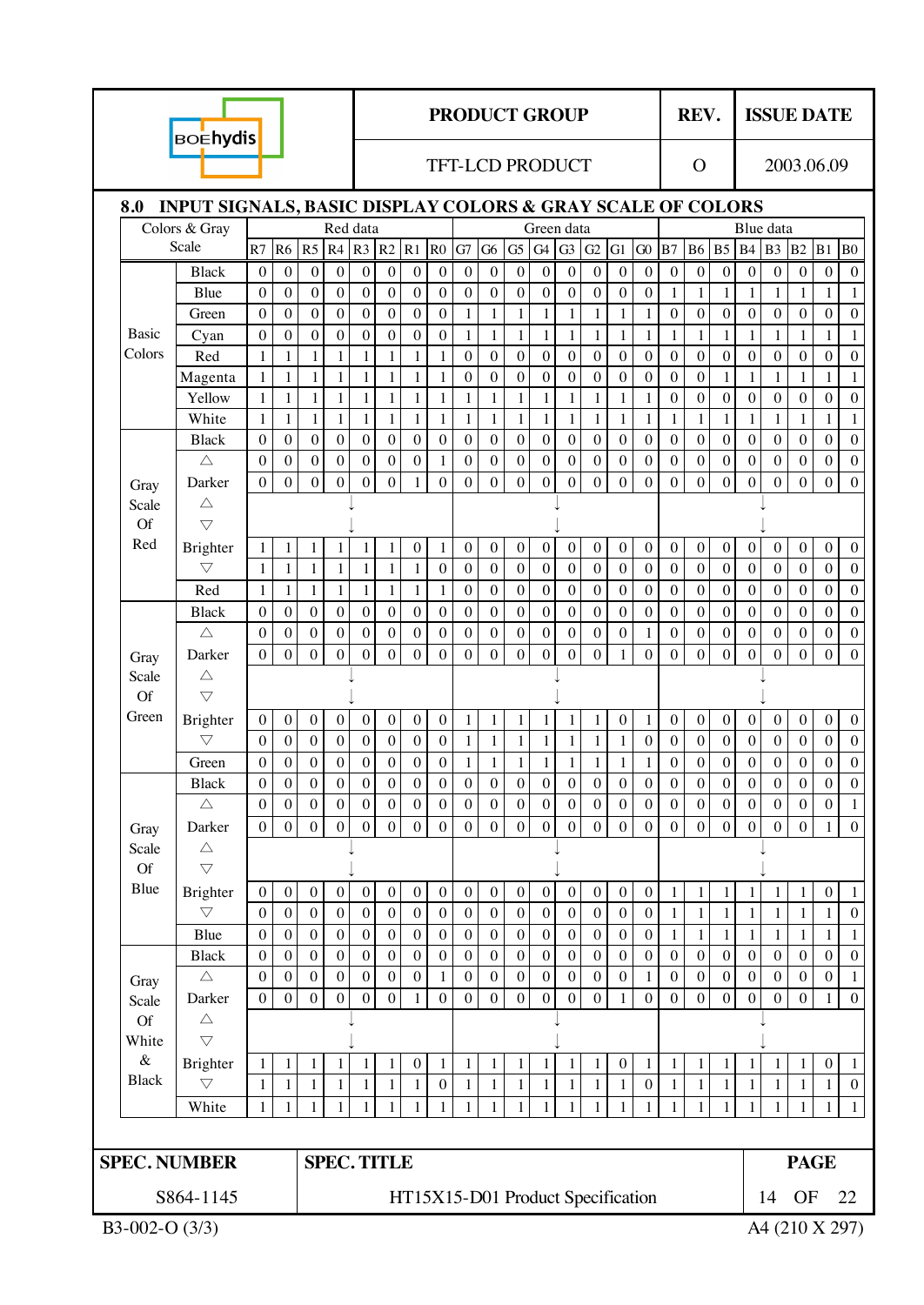| 2003.06.09<br>TFT-LCD PRODUCT<br>$\mathbf O$<br><b>9.0 POWER SEQUENCE</b><br>To prevent a latch-up or DC operation of the LCD module, the power on/off sequence should be as<br>shown in below<br>0.9VDD<br>$0.9$ VDD<br>Power Supply<br>$-0.1$ VDD<br>$0.1$ VDD<br>$0\mathrm{V}$<br>T1<br>T <sub>5</sub><br>T <sub>6</sub><br>Valid<br>Interface Signal<br>$0\mathrm{V}$<br>T <sub>3</sub><br>T4<br>Back-light<br>0V<br>$0 < T1 \leq 10$ ms<br>$0 < T2 \leq 50$ ms<br>$100 \text{ ms } \leq T3, T4$<br>$0 < T5 \leq 50$ ms<br>$1 \text{ sec} <$ T6<br>Notes:<br>1. When the power supply VDD is 0V, Keep the level of input signals on the low or keep high<br>impedance.<br>2. Do not keep the interface signal high impedance when power is on.<br>3. Back Light must be turn on after power for logic and interface signal are valid.<br><b>SPEC. TITLE</b><br><b>PAGE</b><br>S864-1145<br>HT15X15-D01 Product Specification<br>OF<br>15<br>22 | <b>BOEhydis</b>     | PRODUCT GROUP | REV. | <b>ISSUE DATE</b> |
|----------------------------------------------------------------------------------------------------------------------------------------------------------------------------------------------------------------------------------------------------------------------------------------------------------------------------------------------------------------------------------------------------------------------------------------------------------------------------------------------------------------------------------------------------------------------------------------------------------------------------------------------------------------------------------------------------------------------------------------------------------------------------------------------------------------------------------------------------------------------------------------------------------------------------------------------------|---------------------|---------------|------|-------------------|
|                                                                                                                                                                                                                                                                                                                                                                                                                                                                                                                                                                                                                                                                                                                                                                                                                                                                                                                                                    |                     |               |      |                   |
|                                                                                                                                                                                                                                                                                                                                                                                                                                                                                                                                                                                                                                                                                                                                                                                                                                                                                                                                                    |                     |               |      |                   |
|                                                                                                                                                                                                                                                                                                                                                                                                                                                                                                                                                                                                                                                                                                                                                                                                                                                                                                                                                    |                     |               |      |                   |
|                                                                                                                                                                                                                                                                                                                                                                                                                                                                                                                                                                                                                                                                                                                                                                                                                                                                                                                                                    |                     |               |      |                   |
|                                                                                                                                                                                                                                                                                                                                                                                                                                                                                                                                                                                                                                                                                                                                                                                                                                                                                                                                                    |                     |               |      |                   |
|                                                                                                                                                                                                                                                                                                                                                                                                                                                                                                                                                                                                                                                                                                                                                                                                                                                                                                                                                    |                     |               |      |                   |
|                                                                                                                                                                                                                                                                                                                                                                                                                                                                                                                                                                                                                                                                                                                                                                                                                                                                                                                                                    |                     |               |      |                   |
|                                                                                                                                                                                                                                                                                                                                                                                                                                                                                                                                                                                                                                                                                                                                                                                                                                                                                                                                                    |                     |               |      |                   |
|                                                                                                                                                                                                                                                                                                                                                                                                                                                                                                                                                                                                                                                                                                                                                                                                                                                                                                                                                    | <b>SPEC. NUMBER</b> |               |      |                   |
| A4 (210 X 297)                                                                                                                                                                                                                                                                                                                                                                                                                                                                                                                                                                                                                                                                                                                                                                                                                                                                                                                                     | B3-002-O (3/3)      |               |      |                   |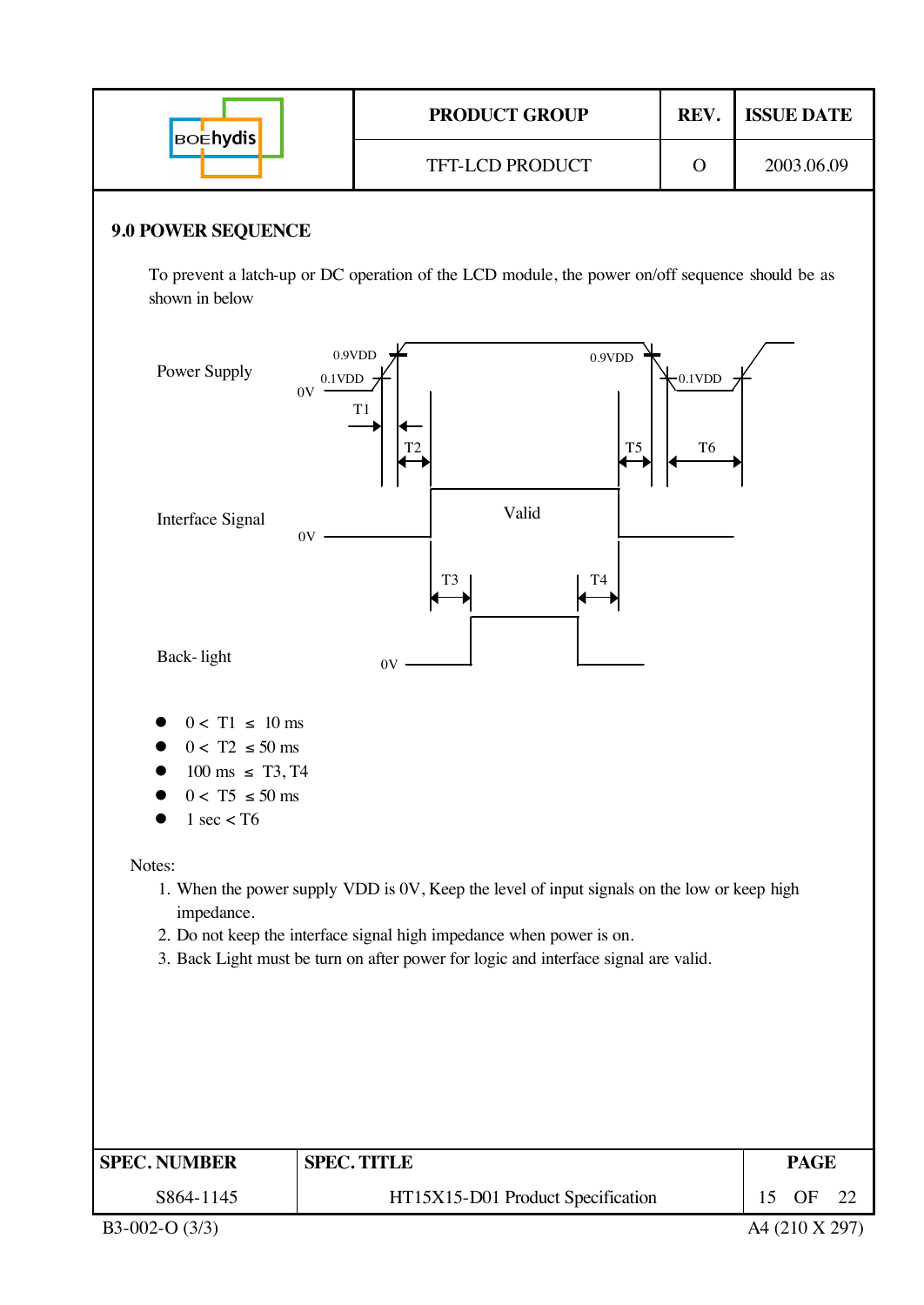| <b>BOENYdis</b> | <b>PRODUCT GROUP</b>   | <b>REV.</b> ISSUE DATE |
|-----------------|------------------------|------------------------|
|                 | <b>TFT-LCD PRODUCT</b> | 2003.06.09             |
|                 |                        |                        |

#### **10.0 MECHANICAL CHARACTERISTICS**

10.1 Dimensional Requirements

FIGURE 6 shown in appendix shows mechanical outlines for the model.

| Parameter           | Specification                   | Unit   |  |
|---------------------|---------------------------------|--------|--|
| Dimensional outline |                                 |        |  |
| Horizontal          | $331.6 \pm 0.5$                 | mm     |  |
| Vertical            | $254.7 \pm 0.5$                 |        |  |
| <b>Thickness</b>    | $12.7 \pm 0.3$                  |        |  |
| Weight              | 1,290 max.                      | gram   |  |
| Active area         | 304.128 (H) $\times$ 228.096(V) | mm     |  |
| Pixel pitch         | $0.297(H) \times 0.297(V)$      | mm     |  |
| Number of pixels    | $1024(H) \times 768(V)$         | pixels |  |

#### 10.2 Mounting

See FIGURE 5 shown in appendix

#### 10.3 Anti-Glare and Polarizer Hardness.

The surface of the LCD has an anti-glare coating to minimize reflection and a coating to reduce scratching.

10.4 Light Leakage

There shall not be visible light from the back-lighting system around the edges of the screen as seen from a distance 50 cm from the screen with an overhead light level of 400lux. The manufacture shall furnish limit samples of the panel showing the light leakage acceptable.

| <b>SPEC. NUMBER</b> | <b>SPEC. TITLE</b>                |    |    |  |  |  |  |
|---------------------|-----------------------------------|----|----|--|--|--|--|
| S864-1145           | HT15X15-D01 Product Specification | 16 | OF |  |  |  |  |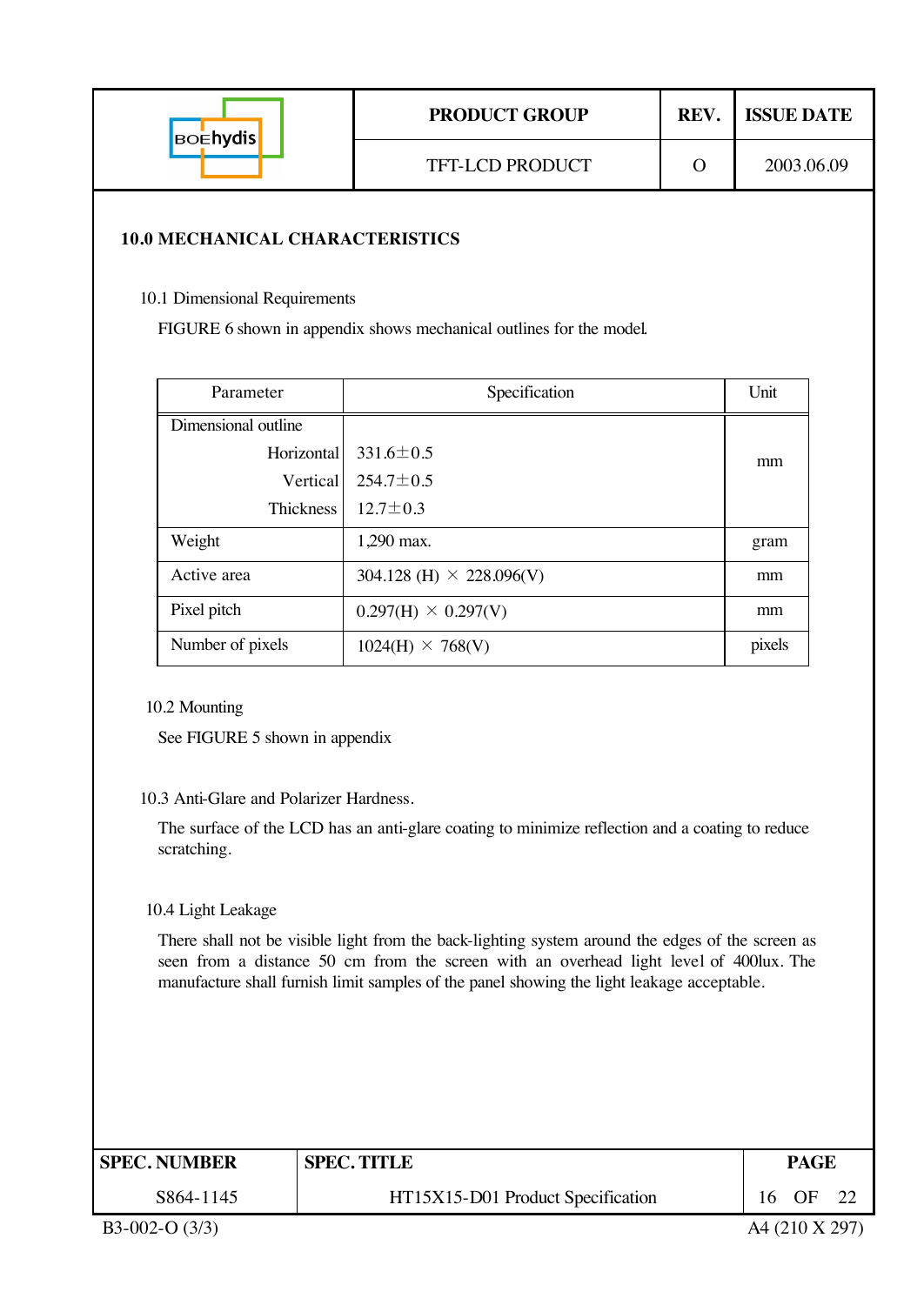| <b>BOENydis</b> | <b>PRODUCT GROUP</b>   | REV. | <b>ISSUE DATE</b> |
|-----------------|------------------------|------|-------------------|
|                 | <b>TFT-LCD PRODUCT</b> |      | 2003.06.09        |

#### **11.0 RELIABILITY TEST**

| No             | <b>Test Items</b>                                  | Conditions                                                                                                |  |
|----------------|----------------------------------------------------|-----------------------------------------------------------------------------------------------------------|--|
| $\mathbf{1}$   | High temperature storage test                      | Ta = $60 °C$ , 240 hrs                                                                                    |  |
| $\overline{2}$ | Low temperature storage test                       | Ta = $-20$ °C, 240 hrs                                                                                    |  |
| 3              | High temperature & high humidity<br>operation test | Ta = 50 °C, 80 %RH, 240 hrs                                                                               |  |
| 4              | High temperature operation test                    | Ta = 50 $^{\circ}$ C, 240 hrs                                                                             |  |
| 5              | Low temperature operation test                     | Ta = $0 °C$ , 240 hrs                                                                                     |  |
| 6              | Thermal shock                                      | Ta = -20 °C $\leftrightarrow$ 60 °C (30 min), 100 cycle                                                   |  |
| 7              | Vibration test<br>(non-operating)                  | Frequency : $10 \sim 300 \text{ Hz}$<br>Gravity/AMP : 1.5G<br>Period<br>$: X, Y, Z$ 30 min                |  |
| 8              | Shock test<br>(non-operating)                      | Gravity<br>:150G<br>Pulse width<br>: 6ms, half sine wave<br>$\pm X, \pm Y, \pm Z$ Once for each direction |  |
| 9              | Electrostatic discharge test                       | Air<br>: 150 pF, $330\Omega$ , 15KV<br>Contact<br>: 150 pF, $330 \Omega$ , 8KV                            |  |

| ' SPEC. NUMBER  | <b>SPEC. TITLE</b>                |    | <b>PAGE</b>    |      |  |
|-----------------|-----------------------------------|----|----------------|------|--|
| S864-1145       | HT15X15-D01 Product Specification | 17 | OF             | - 22 |  |
| $B3-002-O(3/3)$ |                                   |    | A4 (210 X 297) |      |  |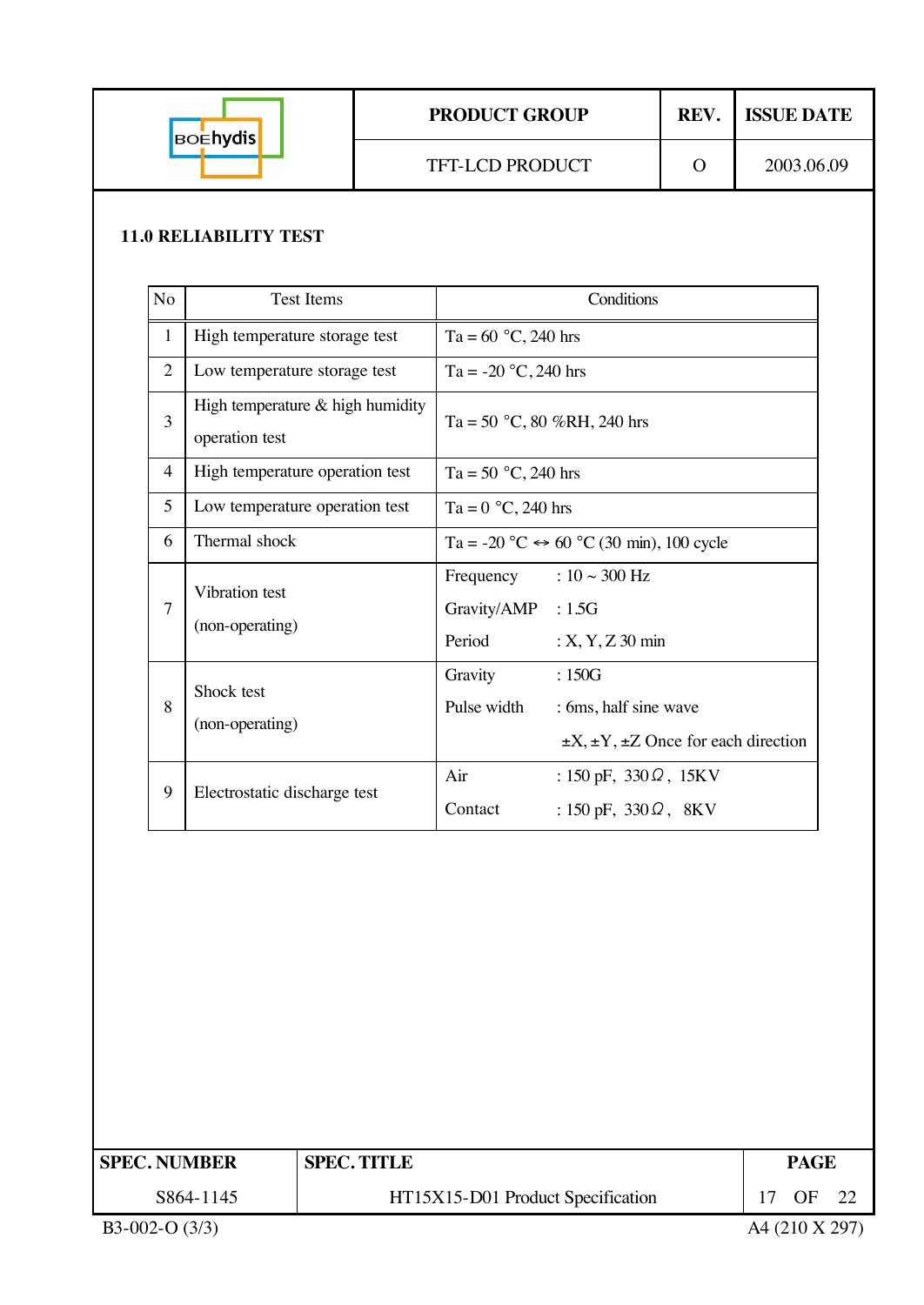| <b>BOEhydis</b>                                                                                                                                                                                                             | <b>PRODUCT GROUP</b>                                                                                                                        | REV.     | <b>ISSUE DATE</b> |  |  |  |  |
|-----------------------------------------------------------------------------------------------------------------------------------------------------------------------------------------------------------------------------|---------------------------------------------------------------------------------------------------------------------------------------------|----------|-------------------|--|--|--|--|
|                                                                                                                                                                                                                             | <b>TFT-LCD PRODUCT</b>                                                                                                                      | $\Omega$ | 2003.06.09        |  |  |  |  |
| <b>12.0 HANDLING &amp; CAUTIONS</b>                                                                                                                                                                                         |                                                                                                                                             |          |                   |  |  |  |  |
|                                                                                                                                                                                                                             |                                                                                                                                             |          |                   |  |  |  |  |
| 12.1 Cautions when taking out the module                                                                                                                                                                                    |                                                                                                                                             |          |                   |  |  |  |  |
|                                                                                                                                                                                                                             | • Pick the pouch only, when taking out module from a shipping package.                                                                      |          |                   |  |  |  |  |
| 12.2 Cautions for handling the module                                                                                                                                                                                       |                                                                                                                                             |          |                   |  |  |  |  |
|                                                                                                                                                                                                                             | • As the electrostatic discharges may break the LCD module, handle the LCD module with care.                                                |          |                   |  |  |  |  |
|                                                                                                                                                                                                                             | Peel a protection sheet off from the LCD panel surface as slowly as possible.                                                               |          |                   |  |  |  |  |
|                                                                                                                                                                                                                             | • As the LCD panel and backlight element are made from fragile glass material, impulse and<br>pressure to the LCD module should be avoided. |          |                   |  |  |  |  |
|                                                                                                                                                                                                                             | • As the surface of the polarizer is very soft and easily scratched, use a soft dry cloth without                                           |          |                   |  |  |  |  |
| chemicals for cleaning.                                                                                                                                                                                                     |                                                                                                                                             |          |                   |  |  |  |  |
|                                                                                                                                                                                                                             | • Do not pull the interface connector in or out while the LCD module is operating.                                                          |          |                   |  |  |  |  |
|                                                                                                                                                                                                                             | • Put the module display side down on a flat horizontal plane.                                                                              |          |                   |  |  |  |  |
|                                                                                                                                                                                                                             | • Handle connectors and cables with care.                                                                                                   |          |                   |  |  |  |  |
|                                                                                                                                                                                                                             |                                                                                                                                             |          |                   |  |  |  |  |
| 12.3 Cautions for the operation                                                                                                                                                                                             |                                                                                                                                             |          |                   |  |  |  |  |
|                                                                                                                                                                                                                             | • When the module is operating, do not lose MCLK, DE signals. If any one of these signals<br>were lost, the LCD panel would be damaged.     |          |                   |  |  |  |  |
| • Obey the supply voltage sequence. If wrong sequence were applied, the module would be<br>damaged.                                                                                                                         |                                                                                                                                             |          |                   |  |  |  |  |
| 12.4 Cautions for the atmosphere                                                                                                                                                                                            |                                                                                                                                             |          |                   |  |  |  |  |
| • Dewdrop atmosphere should be avoided.                                                                                                                                                                                     |                                                                                                                                             |          |                   |  |  |  |  |
| • Do not store and/or operate the LCD module in a high temperature and/or humidity<br>atmosphere. Storage in an electro-conductive polymer-packing pouch and under relatively low<br>temperature atmosphere is recommended. |                                                                                                                                             |          |                   |  |  |  |  |
|                                                                                                                                                                                                                             | 12.5 Cautions for the module characteristics                                                                                                |          |                   |  |  |  |  |
| • Do not apply fixed pattern data signal to the LCD module at product aging.                                                                                                                                                |                                                                                                                                             |          |                   |  |  |  |  |
|                                                                                                                                                                                                                             | • Applying fixed pattern for a long time may cause image sticking.                                                                          |          |                   |  |  |  |  |
|                                                                                                                                                                                                                             |                                                                                                                                             |          |                   |  |  |  |  |
| 12.6 Other cautions<br>• Do not disassemble and/or re-assemble LCD module.                                                                                                                                                  |                                                                                                                                             |          |                   |  |  |  |  |
| • Do not re-adjust variable resistor or switch etc.                                                                                                                                                                         |                                                                                                                                             |          |                   |  |  |  |  |
| • When returning the module for repair or etc, please pack the module not to be broken. We<br>recommend using the original shipping packages.                                                                               |                                                                                                                                             |          |                   |  |  |  |  |
| <b>SPEC. NUMBER</b>                                                                                                                                                                                                         | <b>SPEC. TITLE</b>                                                                                                                          |          | <b>PAGE</b>       |  |  |  |  |
| S864-1145                                                                                                                                                                                                                   | HT15X15-D01 Product Specification                                                                                                           |          | 18<br>OF<br>22    |  |  |  |  |

B3-002-O (3/3) A4 (210 X 297)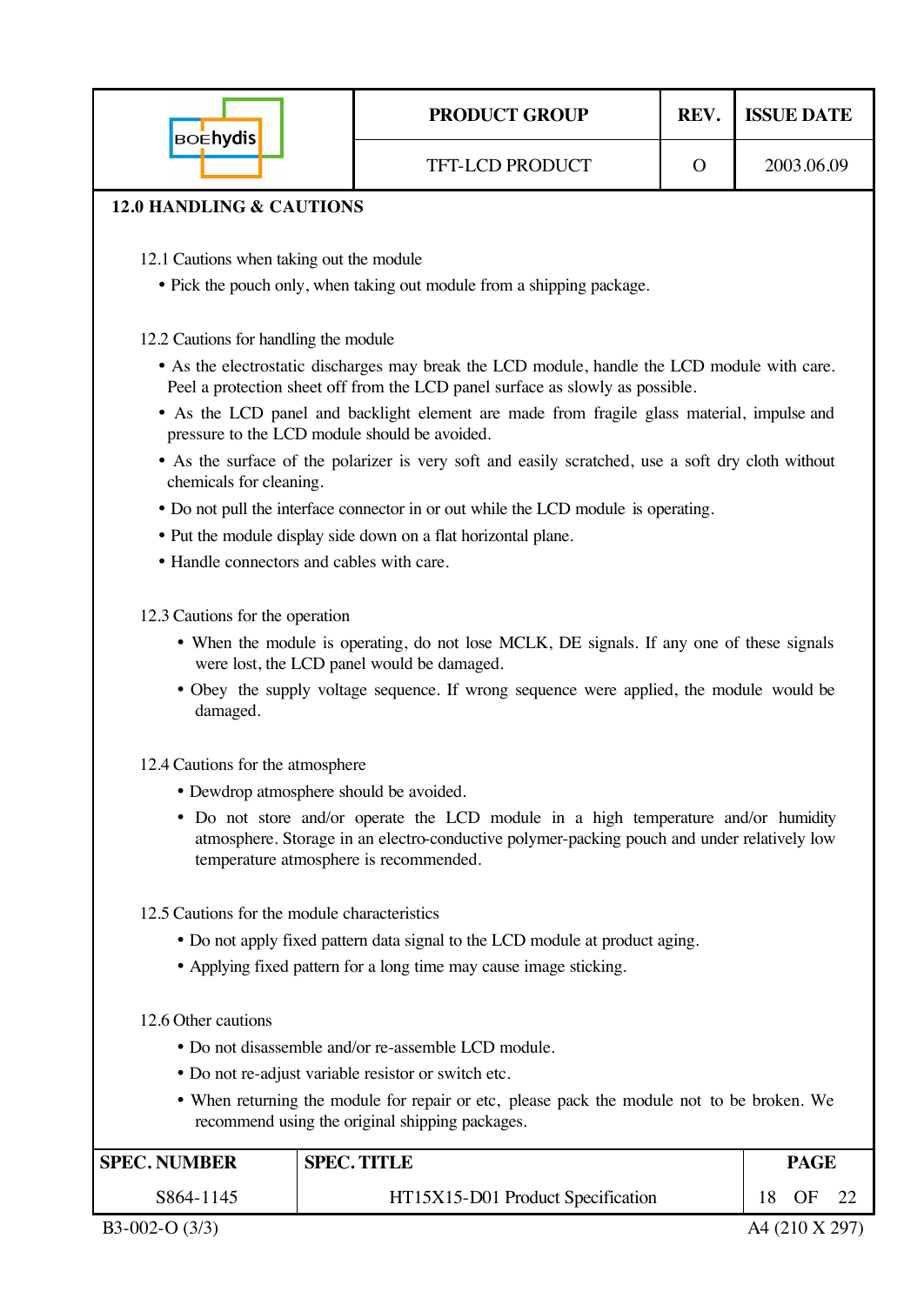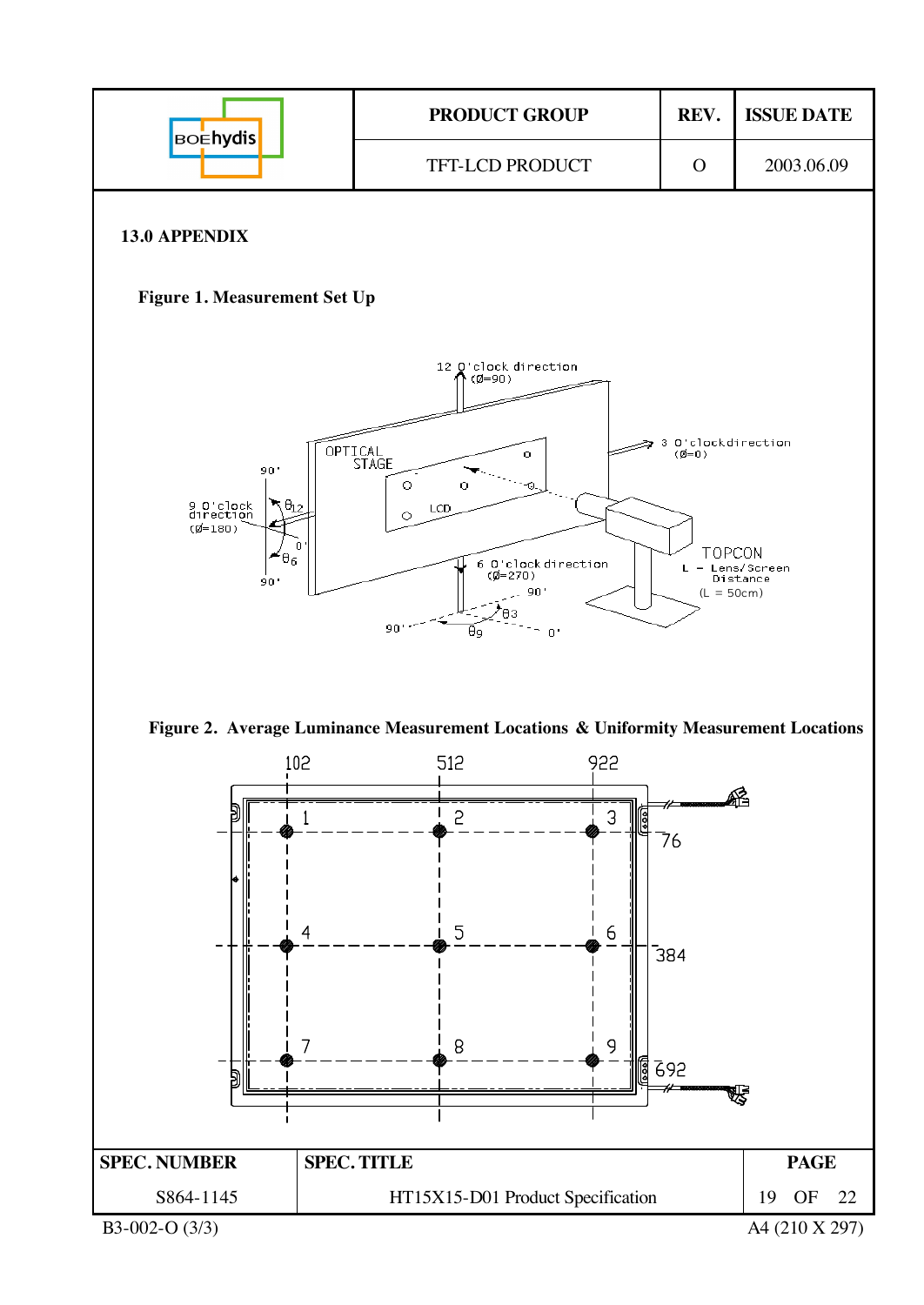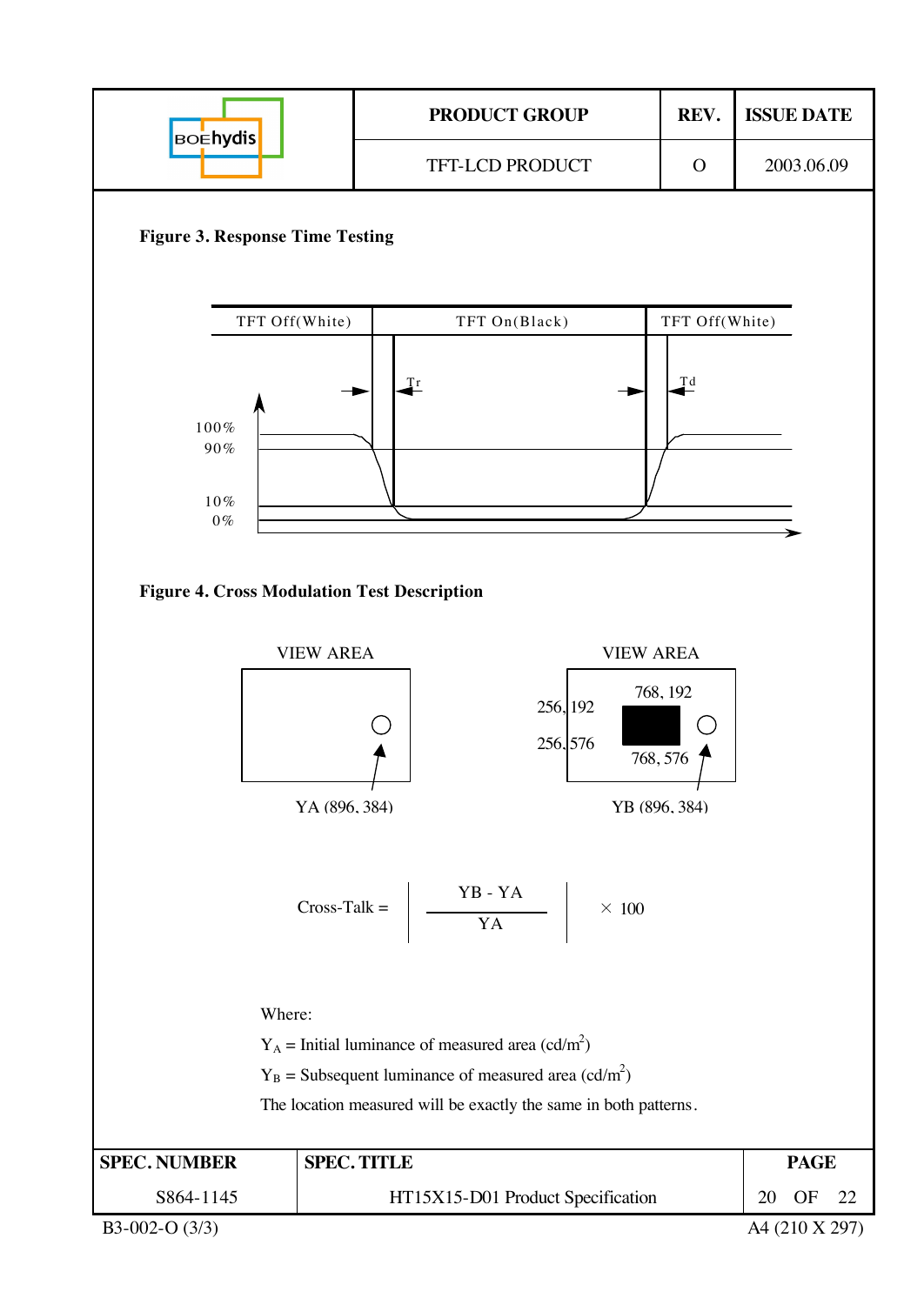